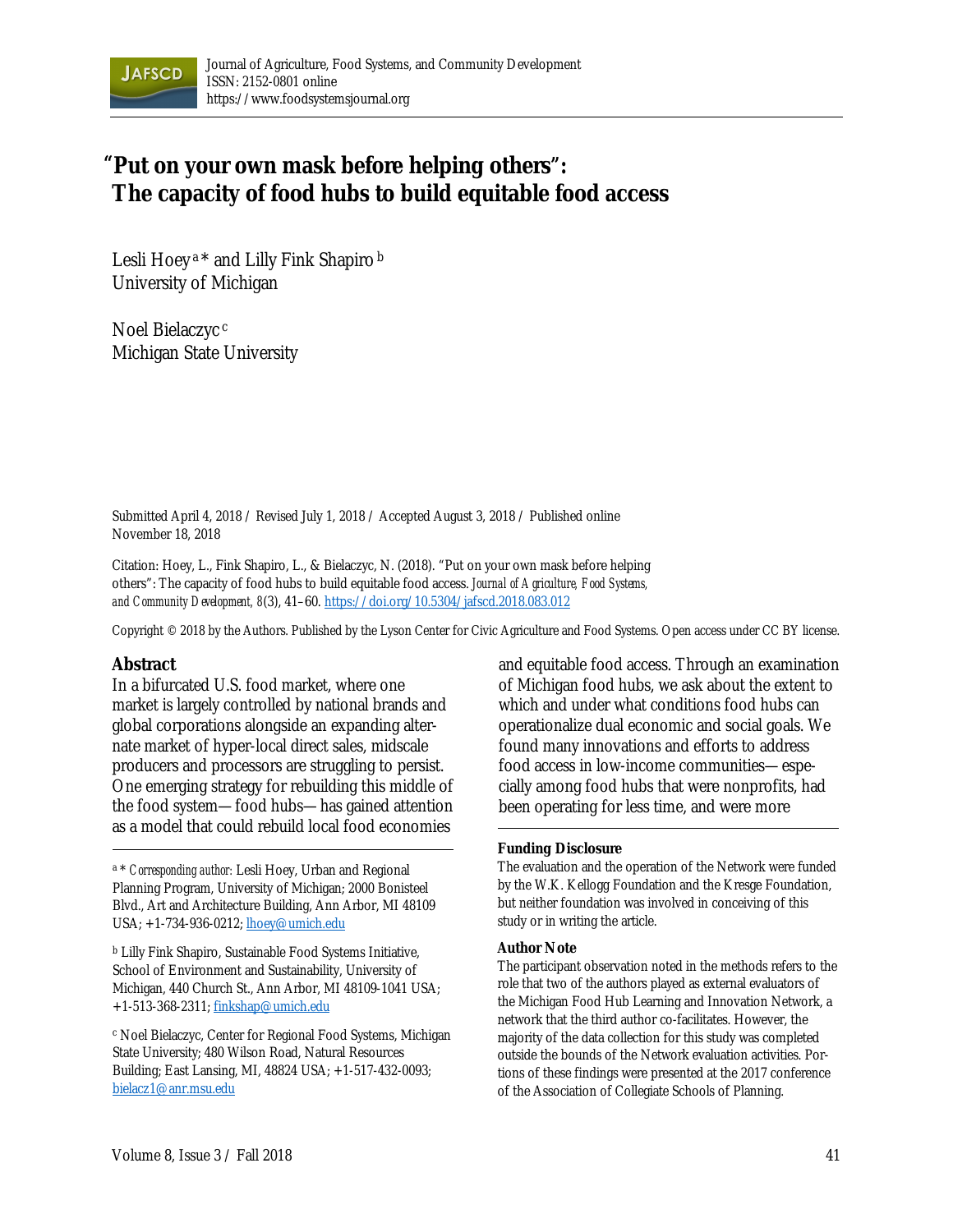dependent on external revenue—but their impact tended to be small-scale and uncertain. Most food hubs want to do more, but our study suggests they may not be able to until they can figuratively "put on their own mask before helping others." That is, food hubs may be one means of increasing affordable, healthy food access in certain scenarios, but *equitable* food access may be an unrealistic and unsustainable goal unless they can ensure their own financial stability. Among other options for satisfying the requirements for equitable food access, financial survival, and returns to the farm gate, our findings suggest that food hubs attempting to reduce food access inequities may need to be subsidized as a public good, unless and until the public sector commits to a more comprehensive strategy to address food system failures.

# **Keywords**

Food Hubs, Food Access, Agriculture of the Middle, Food System Planning, Michigan

# **Introduction**

The U.S. food market has increasingly come to resemble two systems: the mainstream market controlled by national brands and globally focused corporations, and an expanding alternate market of hyper-local direct sales. This bifurcation is tied to a gradual loss of structural diversity in the food system, particularly in midscale regional production and processing, which is seen as key to scaling up more sustainable, economically viable, and socially equitable food businesses (Stahlbrand, 2017; Stevenson, Clancy, King, Lev, Ostrom, & Smith, 2011). One emerging strategy for rebuilding this middle of the food system—food hubs—aims to connect small and midsized farms to schools, hospitals, restaurants, retailers, and other buyers through aggregation and distribution infrastructure at the regional scale.

 As food hub models attract public and private investment, diverse stakeholders are hopeful that they can support thriving local food economies while also increasing equitable food access. The U.S. Department of Agriculture (USDA), for

instance, states that "food hubs are providing wider access to institutional and retail markets for small to mid-sized producers, and increasing access to fresh healthy food for consumers, including underserved areas and food deserts" (Barham, 2010, para. 3). The 2016 National Food Hub Survey report (Hardy, Hamm, Pirog, Fisk, Farbman, & Fischer, 2016) also states that food hubs are "a part of the solution of the complex problem of food and nutritional insecurity" (p. 7), with similar claims made by academics (e.g., Glaza, 2013; Rose 2017), foundations (e.g., Surdna Foundation, 2014; Vitalist Health Foundation, n.d.), and nonprofits (e.g., Cooper, 2018; Healthy Food Access Portal, n.d.). While research is mounting to show how food hubs are creating jobs, offering fair prices to farmers, and sparking wider economic development (Colasanti, Hardy, Farbman, Pirog, Fisk, & Hamm, 2018; Jablonkski et al., 2016), evidence about food hubs' contributions to affordable, local food access is both understudied and inconclusive (Berti & Mulligan, 2016).

 Through an in-depth examination of Michigan food hubs, this paper seeks to untangle these expectations from practice. We ask about the extent to which and under what conditions food hubs can successfully operationalize dual social and economic goals.

# *Structural Changes in the U.S. Food System and the Rise of Food Hubs*

The erosion of regional food systems and the continued loss of midsized farms,<sup>1</sup> especially since the 1980s, has been widely documented (Feenstra & Hardesty, 2016; Kirschenmann, Stevenson, Buttel, Lyson, & Duffy, 2008; MacDonald & Hoppe, 2018). Technological innovation in production methods and vertical integration of the food industry has played a major role in shifting production to larger farms, but many other complex processes are implicated as well, including agricultural policy and trade, farmer debt, commodity price fluctuations, shifting demographics, globalized economies, and more (MacDonald & Hoppe, 2018; Woods, 2014). In the case of livestock industries, rapid vertical

<sup>&</sup>lt;sup>1</sup> By midsized and midscale producers, we mean farms with gross sales from US\$150,000 to US\$500,000, which draws on definitions used by Kirschenmann et al., 2008, Feenstra and Hardesty, 2016, and the USDA Farm Typology (USDA, 2015).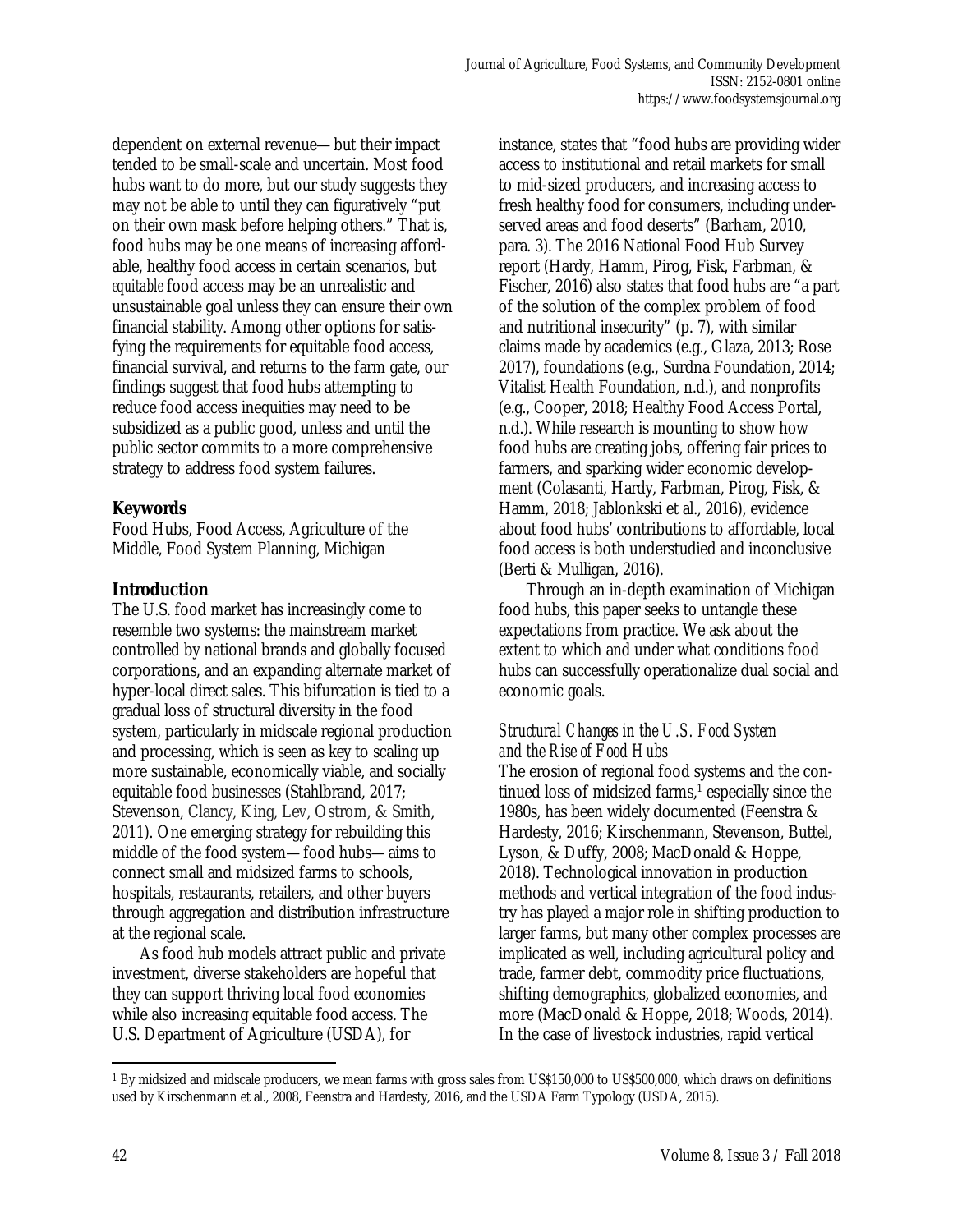integration of production, processing, and marketing was enabled by the adaptation of more efficient production models, specialization by producers, geographic concentration, and contract farming (Abdalla, 2002; USDA, 2010). Likewise, fruit and vegetable supply chains have experienced significant concentration through intensified production and grower-processor integration (MacDonald, Hoppe, & Newton, 2018). At the same time, ownership of the grocery retail sector (and its distribution infrastructure) have become highly consolidated, applying downward price pressure on growers, packers, and processors (Hendrickson, Heffernan, Howard, & Heffernan, 2001).

 Today, midscale agricultural producers are both too large to operate in direct markets and too small to compete in the commodity market (Feenstra & Hardesty, 2016; Kirschenmann et al., 2008). Recent efforts to renew "agriculture of the middle" have recognized the key role that "infrastructure of the middle" plays in linking midsized farms and scale-appropriate regional markets like schools, universities, and hospitals (Hardesty et al., 2014; Stahlbrand, 2017). Although they are in decline, fragmented, and unevenly distributed, a modest portion of this midscale infrastructure remains intact; family-owned distributors, produce houses, meat plants, and processing facilities can still be found scattered across rural and urban communities (Stevenson et al., 2011; USDA, 2010). At the same time, other changes in the food system have created new business opportunities for small and midsized producers and their business partners. Consumer demand has been shifting to include other values beyond price, such as locality and transparency, in reaction to health, environmental, and social concerns associated with a globalized food system (Zepeda & Deal, 2009). In addition, web-based food enterprise has disrupted conventional retail systems and created opportunities for innovative food businesses and direct marketing (Berti & Mulligan, 2016).

 Food hubs have the potential to thread together these new business opportunities, increased demand for local food, and fragmented remains of midscale infrastructure. Defined as operations that focus on the aggregation, distribution, and/or processing of "source-identified

food products" that are primarily local and regional (Fischer, Pirog, & Hamm, 2015, p. 93), food hubs have expanded quickly across the U.S. in the last 10 years, more than doubling since 2009 to nearly 400 today (Colasanti, Hardy, Farbman, Pirog, Fisk, & Hamm, 2018; USDA, 2016).

*Theoretical Framework and the State of the Evidence*  To help explain why food hubs may or may not be able to affect affordable food access, we draw on the theoretical framework that Stroink and Nelson (2013) developed, based on social-ecological and complex adaptive systems theories. Structured around the idea that complex systems, like food systems, move through an adaptive cycle, they describe how the current, industrial system is facing a "rigidity trap" where the system is highly "structured and efficient…homogenous, resistant to change and rigid," but also "more vulnerable to major disturbances" (p. 632). In reaction, food hubs (alongside many other food movement initiatives) are engaging in experiments to address multiple issues created by the dominant food system. Stroink and Nelson (2013) argue, however, that this start-up stage is beset by "numerous false starts and failed experiments" and that most emerging food hubs, regardless of their legal model, will face a "poverty trap" (p. 628). Unable to secure sufficient capacity and capital to grow, newly established food hubs will likely "spread themselves too thin" (p. 628) with insufficient resources to tackle all their goals, resulting in a limited impact on food access and other food systems problems (Stroink & Nelson, 2013). The goal is for food hubs to make it out of this poverty trap so they can begin to grow, increase their productivity and efficiency, leverage resources, and attempt to remove structural barriers to growth, such as inappropriate policies.

 Stroink and Nelson (2013) found that the five food hubs they studied in Canada were able to "carve out niches of capital" (p. 632) while also contributing to equitable food access and new markets for local farmers. They also argue, however, that these efforts were still "limited and kept largely isolated" because food policies—as well as resources, training, research, and infrastructure are often oriented toward an industrial food system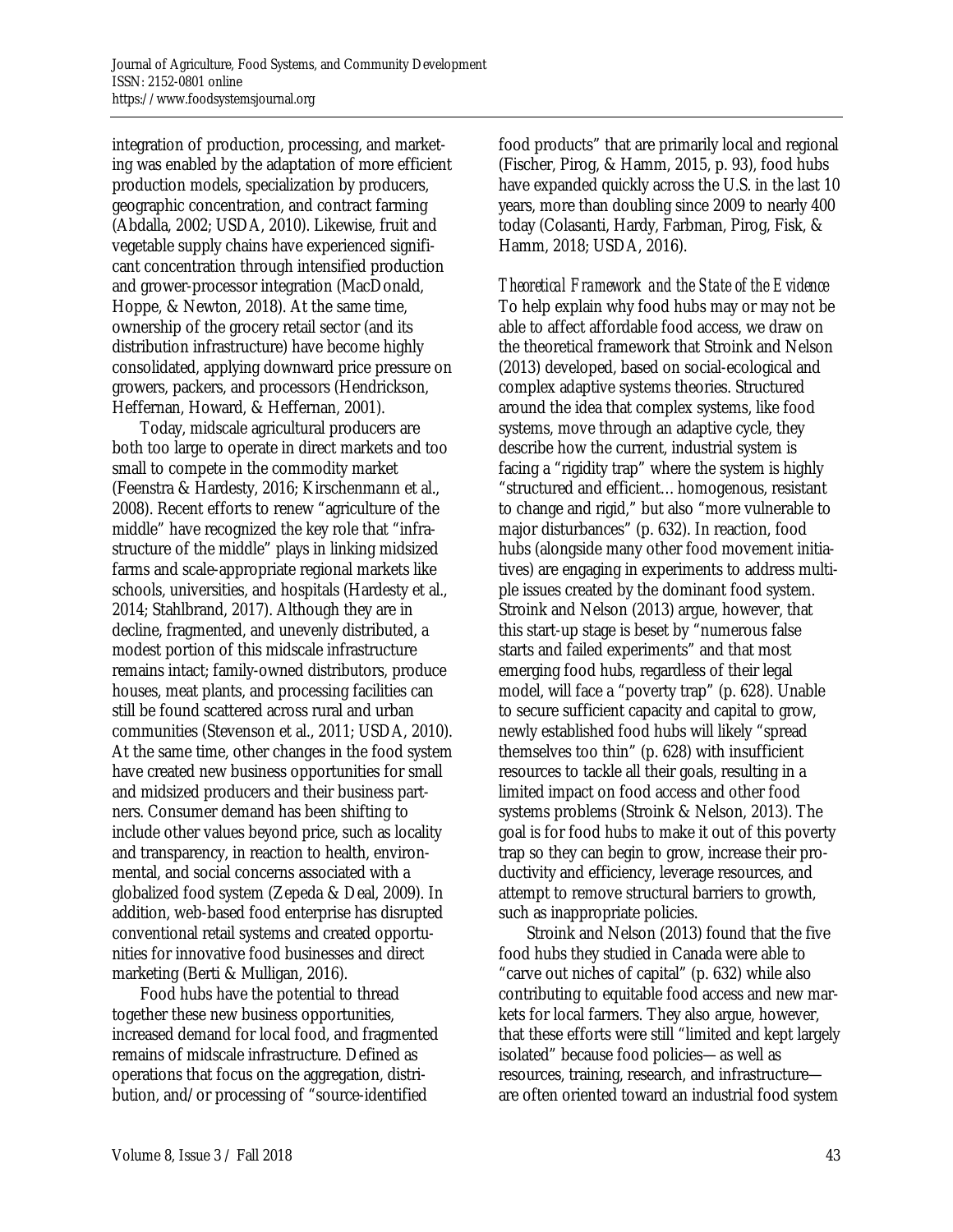that undermines small and midsized producers and processors (Stroink & Nelson, 2013). Other scholars have shown that food hubs can fully incorporate their social missions once they scale up sufficiently to become financially viable (Cleveland, Müller, Tranovich, Mazaroli, & Hinson, 2014; Feldstein & Barham, 2017; Fischer et al., 2015), while one study found that food hubs can lose their commitment to low-income food access as they scale up (Franklin, Newton, & McEntee, 2011).

 Case studies have also shown how both nonprofit and for-profit food hubs have placed lowincome food access at the forefront of their operations, but these studies also tend to acknowledge that the hubs are either heavily dependent on grants or still in the start-up phase, where they face considerable financial challenges (Cohen & Derryck, 2011; Cooper, 2018; Levkoe & Wakefield, 2011). On the other hand, Hodgins and Fraser's (2018) research on the impacts of 43 alternative food businesses on access among low-income consumers shows how operational constraints and financial viability were key barriers, but they concluded that a more important impediment was that business leaders were unaware of inequitable food access or showed a "lack of concern about lowincome customers" (p. 154). However, these findings were blended across farmers markets, intermediaries (including food hubs), and social enterprises.

# **Study Location**

Our study builds on this initial, but inconclusive, research base to examine more closely the mechanisms that may be supporting or limiting the efforts of food hubs to address equitable food access. We chose to focus on Michigan for several reasons. First, Michigan's unique geographic conditions (e.g., microclimates created by the Great Lakes, fertile soil, ample water supply) have made agriculture one of Michigan's top industries (Michigan Department of Agriculture & Rural Development [MDARD], 2018), second only to California in agricultural diversity (Lovejoy, Buhler, & Hanson, 2010). Michigan is also illustrative of the bifurcating food market throughout the U.S. Direct sales through farmers markets and

community supported agriculture operations (CSAs) became particularly pronounced after the 1980s global recession, as the state invested heavily in export-oriented, industrial agriculture, requiring small and midsized farms to become entrepreneurial in order to survive (DeLind & Benitez, 1990; Veeck, Che, & Veeck, 2006). At the same time, high rates of obesity, food insecurity, and limited access to fresh fruit and vegetables are apparent across urban and rural communities (Centers for Disease Control and Prevention [CDC], 2016; Gundersen, Dewey, Crumbaugh, Kato, & Engelhard, 2018). Concerns about uneven food access, in part, motivated hundreds of stakeholders to commit to the Michigan Good Food Charter in 2010, one of the first of its kind nationally (Colasanti et al., 2010).

 Michigan is also home to one of the first technical assistance networks for food hubs in the U.S.: the Michigan Food Hub Learning and Innovation Network (MFHLIN). Launched in 2012, the MFHLIN leveraged state funding to establish a core group of food hubs "to help Michigan regional food and farm businesses succeed" (Michigan State University Center for Regional Food Systems [MSU CRFS], 2017, p. 1). Another stated goal is to "measurably increase healthy food access to low-income communities and vulnerable children in order to increase healthy outcomes" (MSU CRFS, 2017, p. 1). Prior to 2012, Michigan could claim two food hubs. In 2018, a dozen food hubs are operating, both small and large, serving anywhere from two to 800 institutional customers. In sum, this diversity of food hubs, the presence of a statewide food hub network focused on food access, and the broader context of a diverging agricultural economy made Michigan an ideal site for our study.

# **Methods**

Given the dynamic nature of emerging food hubs, we used methods that would allow us to systematically compare food hubs and explore the issues that might influence their ability to engage in activities related to food access. This included a structured survey and semistructured interviews with individuals running food hubs in Michigan, an analysis of food hubs' mission statements,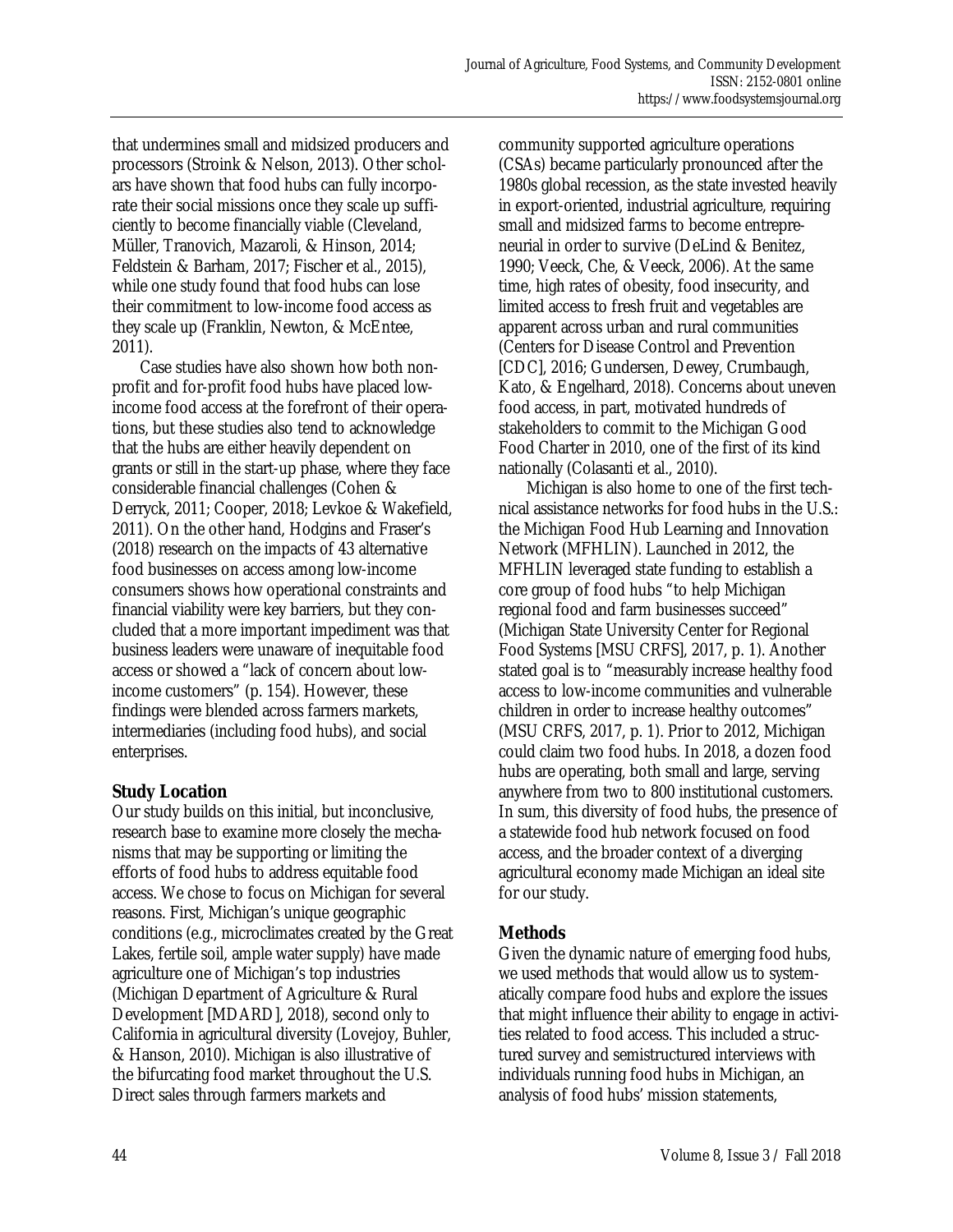interviews with a broader group of stakeholders who work with food hubs, and participant observation of MFHLIN meetings.2

 To identify food hubs for the study, we collaborated with conveners of the MFHLIN to locate operations in the state that self-identified as a food hub in late 2016. As we became aware of additional food hubs that emerged during the course of the study, we added two more, resulting in a total of 11 food hubs. Between August 2016 and October 2017, food hub managers,<sup>3</sup> executive directors, and co-owners (hereafter referred to as "food hub managers") from these 11 food hubs completed a survey modeled after the 2015 National Food Hub Survey (Hardy et al., 2016). In addition to asking in the survey about each food hub's legal status, mission, business model, core function(s), and activities related to healthy food access, we also analyzed written mission statements located on each of the food hub's websites or reports.

 We then completed interviews lasting one hour with 13 food hub managers from the 10 hubs that agreed to participate. Using a semistructured interview approach (Qu & Dumay, 2011) allowed us to clarify the answers provided in the survey and delve further into perceptions, strategies, and barriers related to addressing food insecurity. We also contextualized these perspectives by interviewing key informants who work with food hubs in a variety of ways (referred to throughout as "food hub partners"). Using snowball sampling (Atkinson & Flint, 2001), we identified eight food hub partners, including three university-based and nonprofit-based food hub consultants who have been instrumental in launching or running the MFHLIN; three people who previously ran a food hub or are just beginning to engage in food aggregation (all of whom are involved in the MFHLIN and play other roles, including consulting with food hubs, leading a food justice nonprofit, and running a farm); one scholar doing research on food hubs in the Midwest; and one grant officer from a national foundation that funds Michigan food hubs.

participated in five MFHLIN meetings held during our data-collection process. These meetings included two that convened members of the Food Hub Network and three joint meetings held with other Michigan-based networks focused on farmto-institution programs, incubator kitchens, and food policy councils. Our unstructured observation of these meetings helped us identify relevant research questions early on and triangulate themes that emerged in our survey and interviews.

 We used descriptive statistics to analyze the survey and thematic coding (Fereday & Muir-Cochrane, 2006) to identify shared and contrasting priorities, strategies, and perspectives in the interview transcripts and mission statements. A summary of the survey results and interview themes by food hub, overall averages, and national comparisons based on the 2017 National Food Hub Survey (Colasanti et al., 2018) are displayed in Table 1. In Table 2, results compare groupings of food hubs based on three factors that the literature tends to identify as key to explaining food hub strategies and successes: their legal status, years in operation, and dependence on grants and other external revenue. All themes and quotes—other than those that could compromise the anonymity of a food hub are identified in the findings using unique codes, including "FH" for food hubs and the assigned ID in Table 1 (e.g., FH1, FH2) and "P" for the food hub partners (e.g., P1, P2).

# **Findings**

As the remainder of our findings expand upon, most food hubs in this study—but especially nonprofits, newer food hubs, and those more dependent on external funding—prioritize or carry out activities focused on food access in economically disadvantaged communities. Our findings also show that these efforts are limited by a number of challenges. Nonetheless, food hub managers and their partners are still hopeful that a number of pathways exist for supporting food hubs to simultaneously improve equitable food access, their own financial survival, and returns to the farm gate.

One or all members of our study team also

 $\overline{a}$ 2 This study was approved by the Internal Review Board at the University of Michigan.

<sup>3</sup> Three of the food hub managers (FH1, FH9, FH11) are also active farmers, offering a producer perspective.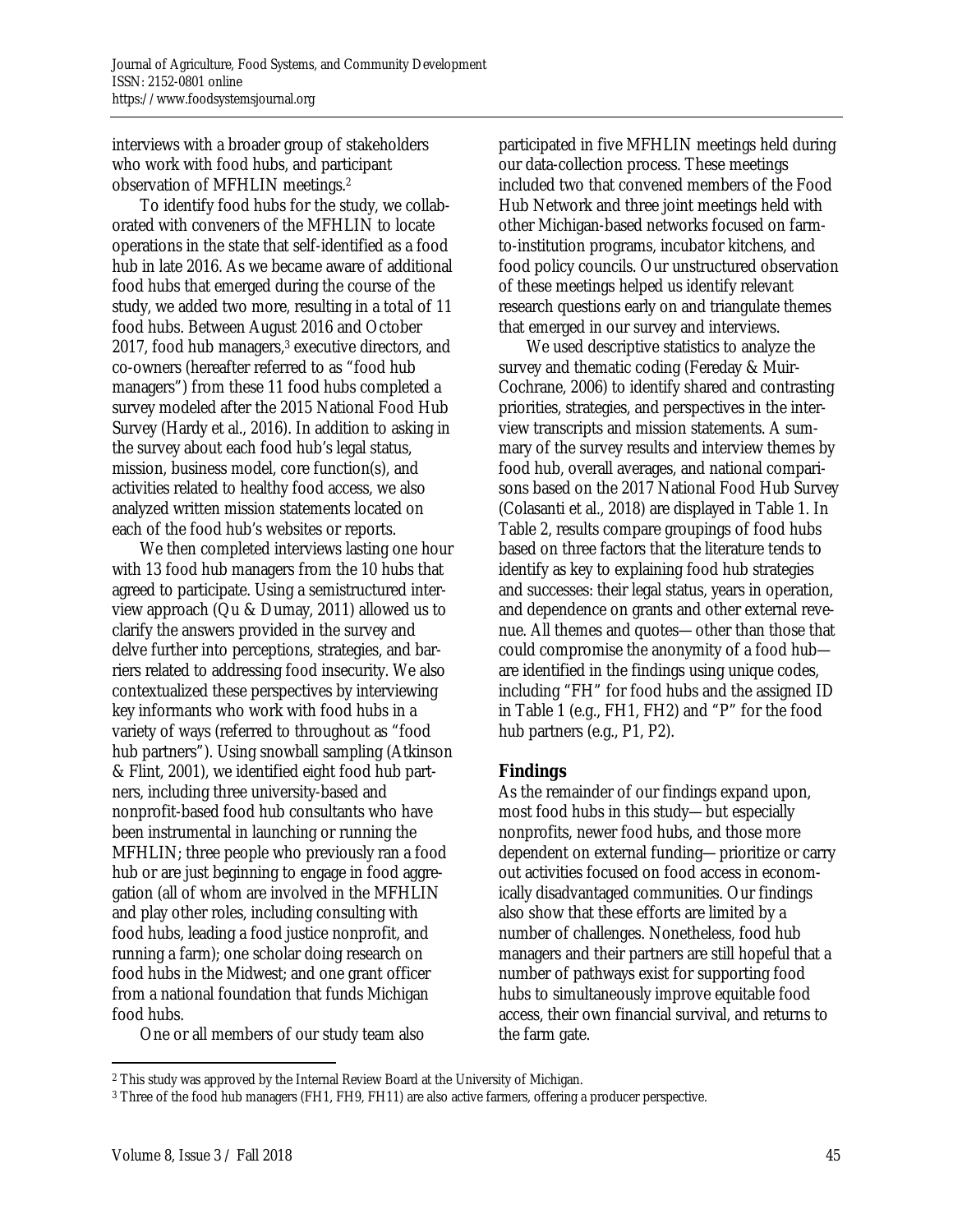# *General Food Hub Characteristics*

Compared to food hubs nationally (Colasanti et al., 2018), a smaller percentage of food hubs in this study consider themselves nonprofits (27% vs. 42% nationally) or for-profits (27% vs. 37%), with more operating with "mixed" legal models4 (45% vs. 21%) (See Table 1). Food hubs in our study have also been in operation for only 3 years on average, compared to the national average of 9 years (Colasanti et al., 2018), although this varied considerably based on the legal model, with mixed models in operation for 1.5 years, nonprofits for 2.2 years, and for-profits for 6.7 years. On average, the Michigan hubs rely on 40% of external revenue from grants, donations, or government funding, while 36% rely on no external funding, compared to 64% of hubs nationally (Colasanti et al., 2018). Nonprofits in our study rely most on external funding (70% on average), compared to 46% for hubs with mixed models and no external funding among for-profits. Hubs in operation for a year or less are also more dependent on external funding (53% on average) compared to those that have been operating for three or more years (28%). In addition to outpacing other hubs on food access activities (discussed further below), the hubs that are nonprofits (and sometimes mixed models), a year old or less, and either moderately or highly dependent on external funding are also most likely to source from female farmers, farmers of color, beginning producers or suppliers, and small or medium farmers, and are also more likely to sell to customers who are under 50 miles (80 kilometers) away (Table 2).

# *Views, Intentions, and Actions Related to Food Access*

All the food hub managers interviewed agreed that access to affordable, healthy food is a problem, either in their immediate vicinity or in surrounding communities. They used words like "food apartheid" (FH 4) and "food swamps" (FH 11) to

describe places that are flooded with cheap, unhealthy foods and that lack nearby, affordable fresh produce. Several also noted that food insecurity in nearby rural areas is just as problematic as in urban areas, but is overlooked (FH 2, 4, 6, 8).

 All written mission statements also referred to a goal of increasing food access generally—for all residents—but as Table 1 shows, fewer food hubs specified that their food access commitment is intentionally focused on addressing inequities. Still, a higher proportion of Michigan food hubs compared to hubs nationally self-reported in the survey that their mission is "strongly" related to "increasing healthy or fresh food access to economically disadvantaged communities" (64% MI vs. 44% nationally) and to "addressing racial disparities through access to healthy food" (36% vs. 20%). This commitment to equitable food access, however, was still lower than the proportion of food hubs both in Michigan and nationally that saw a strong link between their mission and "improving human health in your community or region" (91% MI vs. 57% nationally) and "increasing access to markets for small and medium-sized farmers" (91% vs. 82%). Addressing food access in lowincome communities was also noted in written mission statements less often than what was selfreported in the survey (36% written vs. 64% survey), and no written mission statement mentioned work on food access from a racial-disparities perspective.

 Overall, newer food hubs, the nonprofits (and sometimes the mixed legal model hubs), and those most dependent on external revenue were the most likely to indicate a commitment to equitable food access in both the survey and their written mission statements (Table 2). Similarly, while most food hubs noted that they carry out between two and 10 equity-oriented food access activities<sup>5</sup> (Table 1), those noting the highest number of activities were newer (6.0 activities vs. 3.2 among more

<sup>4</sup> The following hubs were considered to have a "mixed" legal model: a self-declared "quasi-public," economic development corporation; a subsidiary of a public community college; a project of the local city government and farmers market; a network of producers and businesses that are supported by a partnership between the local co-op, Michigan State University, and the local health department; and a for-profit operation that is highly subsidized currently by the larger, nonprofit operation.

<sup>5</sup> One for-profit food hub that declined to be interviewed noted in the survey that it is not engaged in food access work.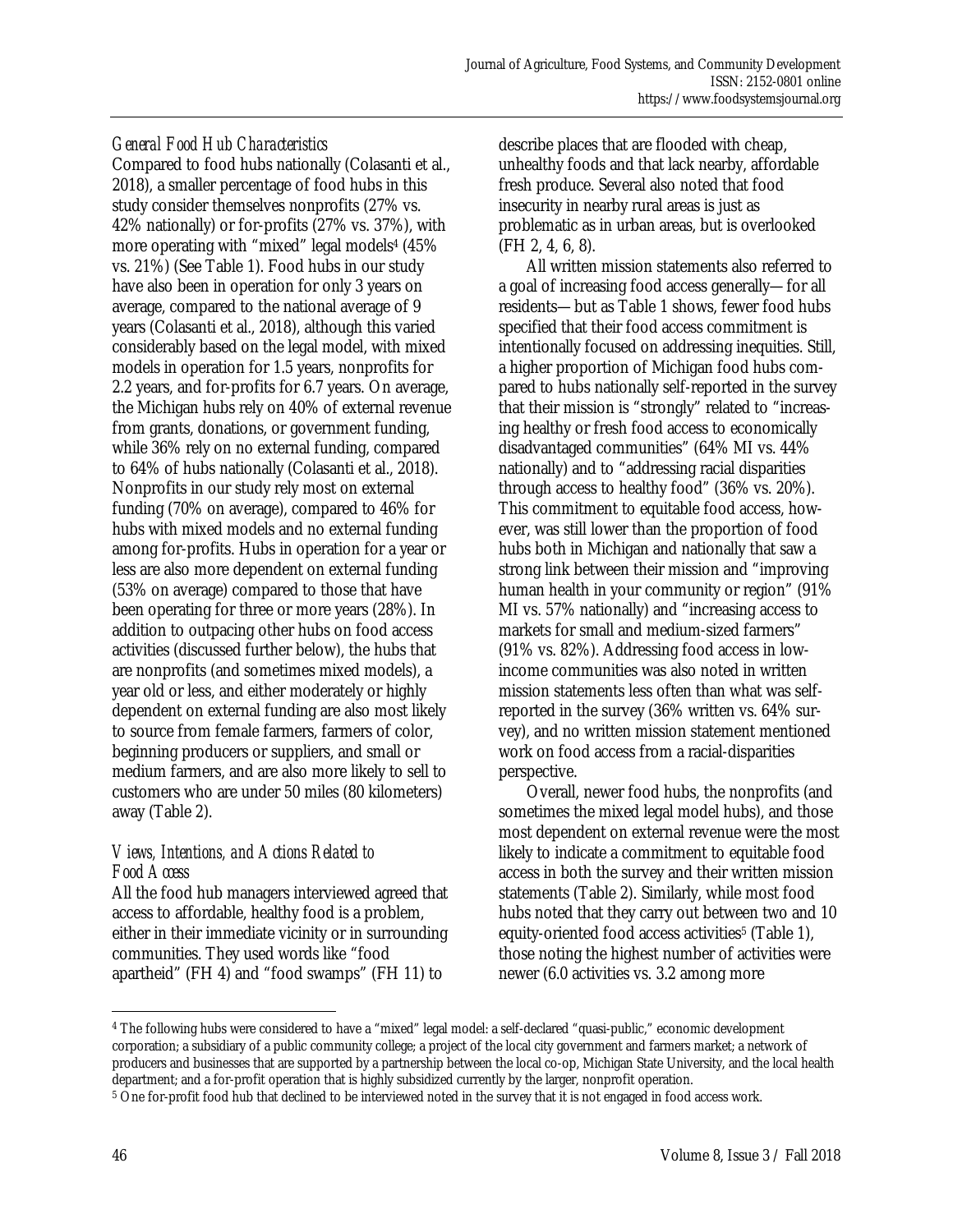|                                                                                                                                          |                                                                           |                |                |                |                |                |                |              |                |              |              |                    |                | MI             |                     |
|------------------------------------------------------------------------------------------------------------------------------------------|---------------------------------------------------------------------------|----------------|----------------|----------------|----------------|----------------|----------------|--------------|----------------|--------------|--------------|--------------------|----------------|----------------|---------------------|
| Food hub ID                                                                                                                              |                                                                           |                |                | $\overline{2}$ | 3              | $\overline{4}$ | 5              | 6            | $\overline{7}$ | 8            | 9            | 10                 | 11             | overall        | National            |
| Legal model                                                                                                                              | F=For-profit, M=Mixed, N=Nonprofit                                        |                | Е              | F              | F              | M              | M              | M            | M              | M            | N            | N                  | N              |                |                     |
| Years in operation <sup>a</sup>                                                                                                          |                                                                           | $3 - 4$        | $6 - 10$       | $6 - 10$       | $\leq$ 1       | $\leq$ 1       | $\leq$ 1       | $\leq$ 1     | $3 - 4$        | $\leq 1$     | $3 - 4$      | $3 - 4$            | 3.1            | 9              |                     |
| Percent of revenue from grants, donations or government funding                                                                          |                                                                           |                | $\Omega$       | $\mathbf 0$    | $\overline{0}$ | 90             | 16             | 70           | 53             | $\mathbf 0$  | 38           | 85                 | 85             | 40             |                     |
| Miles to 75% or more of customers <sup>b</sup>                                                                                           |                                                                           | < 100          | $<$ 250        | < 50           | < 50           | < 25           | < 25           | < 50         | < 25           | < 100        | < 50         | < 25               | 73             | 46             |                     |
| Percent of                                                                                                                               | Women                                                                     |                | $\mathbf 0$    | 25             | 10             | 20             | 20             | 80           | 20             | 12           | 50           | 18                 | 28             | 26             | 31                  |
| suppliers owned                                                                                                                          | People of color                                                           |                | $\mathbf 0$    | 10             | 10             | 20             | $\overline{0}$ | 4            | 11             | $\mathbf 0$  | 30           | 17                 | 14             | 11             | 20                  |
| or operated by:                                                                                                                          | Beginner producers, suppliers <sup>c</sup>                                |                | $\mathbf 0$    | 50             | 30             | 100            | 80             | 41           | 25             | 15           | 90           | 15                 | 83             | 48             | 46                  |
|                                                                                                                                          | Small, medium farmers <sup>c</sup>                                        |                | $\Omega$       | 60             | 81             | 100            | 100            | 60           | 61             | 100          | 100          | 96                 | 90             | 77             | 89                  |
|                                                                                                                                          | Increasing healthy or fresh food access to                                | survey         | $\pmb{\chi}$   |                |                | $\pmb{\chi}$   |                | $\mathsf{X}$ | X              |              | X            | X                  | X              | 64             | 44                  |
|                                                                                                                                          | economically disadvantaged communities written                            |                |                |                |                | $\mathsf{X}$   |                |              |                |              | $\mathsf{X}$ | $\pmb{\chi}$       | X              | 36             |                     |
| Analysis of mission                                                                                                                      | Addressing racial disparities through<br>access to healthy food           | survey         | $\pmb{\chi}$   | $\pmb{\chi}$   |                | $\pmb{\chi}$   |                | X            | X              | X            |              | $\pmb{\chi}$       |                | 36             | 20                  |
| statements from<br>self-reports in the                                                                                                   |                                                                           | written        |                |                |                |                |                |              |                |              |              |                    |                | $\overline{O}$ |                     |
| survey and written                                                                                                                       | Improving human health in your<br>community or region                     | survey         | X              | $\pmb{\chi}$   |                | X              | X              | X            | X              | $\chi$       | X            | $\pmb{\chi}$       | $\pmb{\chi}$   | 91             | 57                  |
| statements                                                                                                                               |                                                                           | written        | $\pmb{\chi}$   |                |                |                | X              | X            |                |              | X            | $\pmb{\chi}$       | X              | 55             |                     |
|                                                                                                                                          | Increasing access to <i>markets</i> for small<br>and medium sized farmers | survey         | $\pmb{\chi}$   | X              | X              | $\mathsf{X}$   | $\pmb{\chi}$   | $\mathsf X$  | X              | $\pmb{\chi}$ | $\pmb{\chi}$ |                    | X              | 91             | 82                  |
|                                                                                                                                          |                                                                           | written        | $\pmb{\chi}$   | X              | X              | X              | X              | X            | X              | X            | X            | X                  | $\pmb{\chi}$   | 100            |                     |
| Total number of food access activities from survey and interviews                                                                        |                                                                           | 3              | 3              | $\Omega$       | 5              | 3              | 6              | 10           | 2              | 6            | 5            | 6                  | 4.4            |                |                     |
| Number of activities directly affecting food access by low-income<br>individuals and families                                            |                                                                           | $\mathbf{1}$   | 1              | $\overline{0}$ | 3              |                | $\overline{4}$ | 5            | $\mathbf{1}$   | 5            | 2            | 4                  | 2.4            |                |                     |
| Number of activities indirectly affecting food access by low-income<br>individuals and families                                          |                                                                           | $\overline{2}$ | $\overline{2}$ | $\mathbf{O}$   | 2              | 2              | $\overline{2}$ | 5            |                |              | 3            | 2                  | $\overline{2}$ |                |                     |
|                                                                                                                                          | Educational activities noted in mission statements or survey              |                | $\mathsf{X}$   | $\pmb{\chi}$   |                | X              | $\pmb{\chi}$   | X            | X              | $\mathsf X$  |              | $\pmb{\mathsf{X}}$ | $\pmb{\chi}$   | 82             |                     |
| Community engagement noted in mission statements or interviews                                                                           |                                                                           | $\mathsf{X}$   |                | X              | $\mathsf{X}$   |                |                |              | $\mathsf{X}$   | $\mathsf{X}$ | X            | X                  | 64             |                |                     |
| Key challenge discussed in interviews: balancing financially viability,<br>paying farmers fairly, and addressing inequitable food access |                                                                           |                | $\pmb{\chi}$   |                |                | $\pmb{\chi}$   | X              |              |                | $\mathsf{X}$ | $\pmb{\chi}$ | X                  | 64             |                |                     |
| Strategies sug-<br>gested in interviews<br>for scaling up food<br>access work                                                            | Go through institutions and mainstream markets                            |                | X              | X              | Х              | X              | Х              | X            | X              | X            | X            | X                  | Χ              | 100            |                     |
|                                                                                                                                          | Build the capacity of farmers to meet demand                              |                |                | X              |                | X              | X              |              | X              | X            |              | X                  |                | 64             |                     |
|                                                                                                                                          | Connect to food-assistance resources                                      |                | X              |                |                |                |                |              |                |              | X            | X                  | X              | 36             |                     |
|                                                                                                                                          | Try adaptive food hub and food access strategies                          |                |                |                |                |                |                |              |                |              |              | Χ                  | X              | 18             | $\omega_{\rm{eff}}$ |
|                                                                                                                                          | Treat food hubs as a public good                                          |                |                | X              |                |                | X              | X            | X              |              |              | X                  |                | 45             |                     |

#### Table 1. Summary of Food Hub Characteristics, Missions, Food Access Activities, Challenges, and Scaling Up Strategies, by Food Hub, Overall and Nationally

a To maintain food hub anonymity, years in operation is provided as a range, but actual years was used to calculate the average for "MI overall." National averages for this and other questions are from the 2017 National Food Hub Survey (Colasanti et al., 2018). Answers are blank if the National Survey collected data differently or not at all. See note in Table 2 about the mission statements.

b Food hub managers were asked "Would you say that 75% or more of your food hub's customers are located. . ." and then asked to select the category of miles that applied. Note: 1 mile=1.6 km. c We used the National Survey definition of "Beginner"—starting a business in the last 10 years. Rather than ask if "most" or "all" farm or ranch suppliers were small or midsized, as the National Survey asked, our survey asked for the *percentage* of small or midsized suppliers with gross sales less than US\$500,000. We did not collect the total number of suppliers.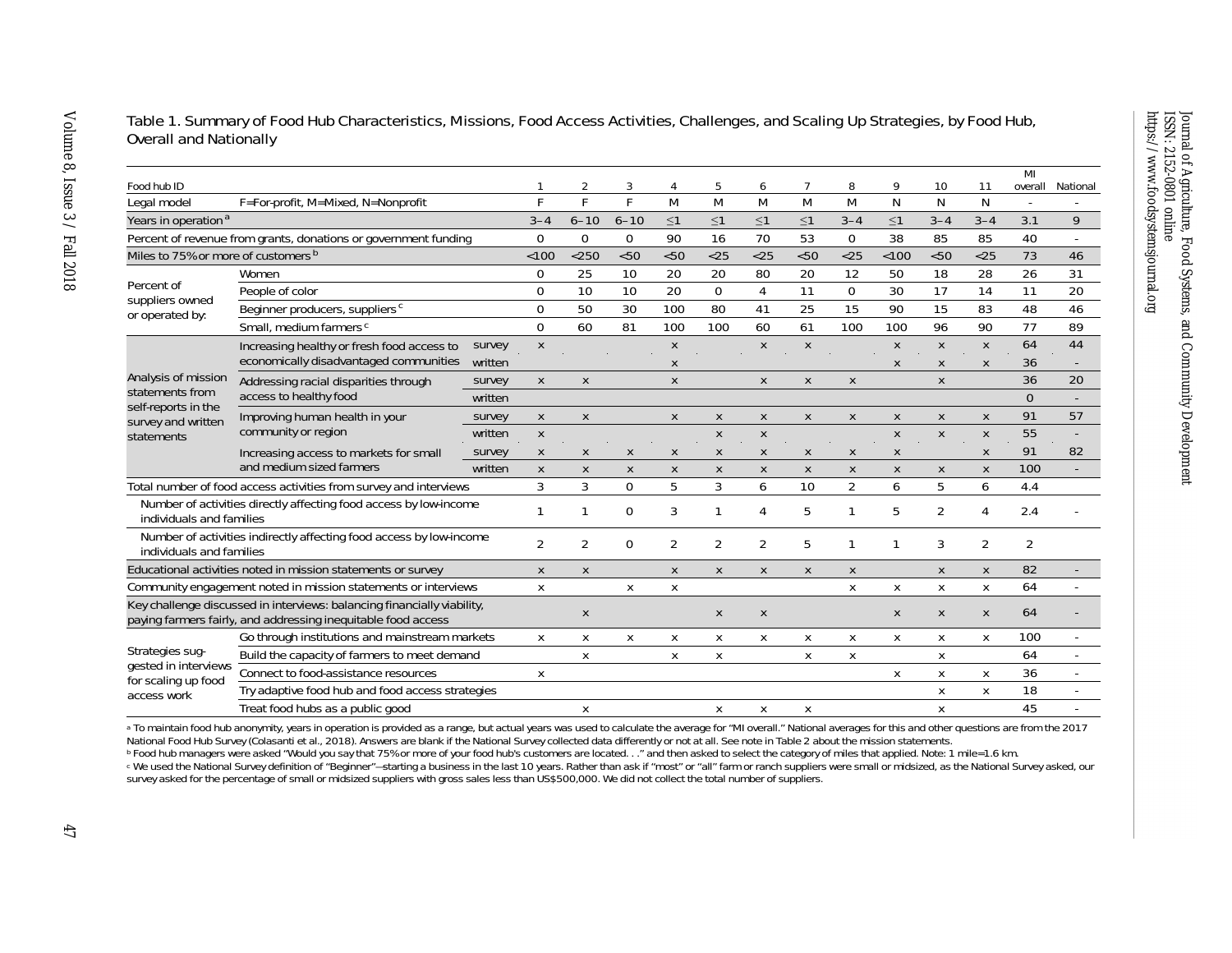#### Table 2. Food Hub Characteristics, Missions, and Views on Challenges and Strategies for Scaling Up Food Access Work Compared Across Groupings of Hubs by Legal Status, Years in Operation, and Percent of Revenue from External Sources

|                                                                                                                                          |                                                                                         |         | Average or percent by legal status |                |          | Average or percent by years<br>in operation |               | Average or percent by dependence on<br>external revenue sources |                |          |  |
|------------------------------------------------------------------------------------------------------------------------------------------|-----------------------------------------------------------------------------------------|---------|------------------------------------|----------------|----------|---------------------------------------------|---------------|-----------------------------------------------------------------|----------------|----------|--|
|                                                                                                                                          |                                                                                         |         | For-profits                        | Mixed          |          | Nonprofits 3 or more years                  | $\leq$ 1 year | 0%                                                              | 16-53%         | 70-90%   |  |
| N                                                                                                                                        |                                                                                         |         | 3                                  | 5              | 3        | 6                                           | 5             | $\overline{4}$                                                  | 3              | 4        |  |
| Legal model                                                                                                                              | F=For-profit, M=Mixed, N=Nonprofit                                                      |         |                                    |                |          | 3 F, 1 M, 2 N                               | 4 M, 1 N      | 3 F, 1 M                                                        | 2 M, 1 N       | 2 M, 2 N |  |
| Years in operation                                                                                                                       |                                                                                         |         | 6.7                                | 1.5            | 2.2      |                                             |               | 6                                                               | 0.8            | 2        |  |
| Percent external revenue                                                                                                                 |                                                                                         |         | $\overline{O}$                     | 46             | 70       | 28                                          | 53            |                                                                 |                |          |  |
| Miles to 75% or more of customers                                                                                                        |                                                                                         |         | 30                                 | 100            | 67       | 50                                          | 80            | 50                                                              | 67             | 100      |  |
| Percent of suppliers<br>owned or operated by:                                                                                            | Women                                                                                   |         | 12                                 | 30             | 32       | 15                                          | 38            | 12                                                              | 30             | 36       |  |
|                                                                                                                                          | People of color                                                                         |         | $\overline{7}$                     | $\overline{7}$ | 20       | 8                                           | 13            | 5                                                               | 14             | 14       |  |
|                                                                                                                                          | Beginner producers, suppliers                                                           |         | 27                                 | 52             | 63       | 32                                          | 67            | 24                                                              | 65             | 60       |  |
|                                                                                                                                          | Small, medium farmers                                                                   |         | 47                                 | 84             | 95       | 71                                          | 84            | 60                                                              | 87             | 86       |  |
| Analysis of mission<br>statements from<br>self-reports in the<br>survey and written<br>statements <sup>a</sup>                           | Increasing healthy or fresh food access<br>to economically disadvantaged<br>communities | survey  | 33                                 | 60             | 100      | 50                                          | 60            | 25                                                              | 67             | 100      |  |
|                                                                                                                                          |                                                                                         | written | $\overline{O}$                     | 20             | 100      | 33                                          | 40            | $\overline{0}$                                                  | 67             | 75       |  |
|                                                                                                                                          | Addressing racial disparities through<br>access to healthy food                         | survey  | $\overline{O}$                     | 40             | 67       | 17                                          | 60            | $\overline{O}$                                                  | 67             | 75       |  |
|                                                                                                                                          |                                                                                         | written | $\Omega$                           | $\overline{O}$ | $\Omega$ | $\mathbf{0}$                                | $\Omega$      | $\Omega$                                                        | $\Omega$       | $\Omega$ |  |
|                                                                                                                                          | Improving human health in your<br>community or region                                   | survey  | 67                                 | 100            | 100      | 83                                          | 100           | 75                                                              | 100            | 100      |  |
|                                                                                                                                          |                                                                                         | written | 33                                 | 100            | 100      | 50                                          | 60            | 33                                                              | 67             | 75       |  |
|                                                                                                                                          | Increasing access to markets for small<br>and medium-sized farmers                      | survey  | 100                                | 100            | 67       | 83                                          | 100           | 100                                                             | 100            | 75       |  |
|                                                                                                                                          |                                                                                         | written | 100                                | 100            | 100      | 100                                         | 100           | 100                                                             | 100            | 100      |  |
| Total number of food access activities from survey and interviews                                                                        |                                                                                         |         | 2.0                                | 5.2            | 5.7      | 3.2                                         | 6.0           | 2.0                                                             | 6.3            | 5.5      |  |
| Educational activities noted in mission statements or survey                                                                             |                                                                                         |         | 67                                 | 100            | 67       | 83                                          | 80            | 75                                                              | 67             | 100      |  |
| Community engagement noted in mission statements or interviews                                                                           |                                                                                         |         | 67                                 | 40             | 100      | 83                                          | 40            | 75                                                              | 33             | 75       |  |
| Key challenge discussed in interviews: balancing financially viability, paying<br>farmers fairly, and addressing inequitable food access |                                                                                         |         | 33                                 | 40             | 100      | 50                                          | 60            | 25                                                              | 67             | 75       |  |
|                                                                                                                                          | Go through institutions and mainstream markets                                          |         | 100                                | 100            | 100      | 100                                         | 100           | 100                                                             | 100            | 100      |  |
| Strategies suggested in<br>interviews for scaling up<br>food access work                                                                 | Build the capacity of farmers to meet demand                                            |         | 33                                 | 80             | 33       | 50                                          | 60            | 50                                                              | 67             | 50       |  |
|                                                                                                                                          | Connect to food assistance resources                                                    |         | 33                                 | $\overline{0}$ | 100      | 50                                          | 20            | 25                                                              | 33             | 50       |  |
|                                                                                                                                          | Try adaptive food hub and food access strategies                                        |         | $\overline{O}$                     | $\overline{O}$ | 67       | 33                                          | $\mathbf 0$   | $\overline{O}$                                                  | $\overline{O}$ | 50       |  |
|                                                                                                                                          | Treat food hubs as a public good                                                        |         | 33                                 | 60             | 33       | 33                                          | 60            | 25                                                              | 67             | 50       |  |

a This question asked food hub managers to indicate if these topics were "strongly related," "somewhat related" or "not related" to their missions. A hub has an "x" if they noted a topic as "strongly related." If blank, they noted "somewhat related" for all topics, except for "racial disparities via food access," which was noted by food hub 3 as "not related."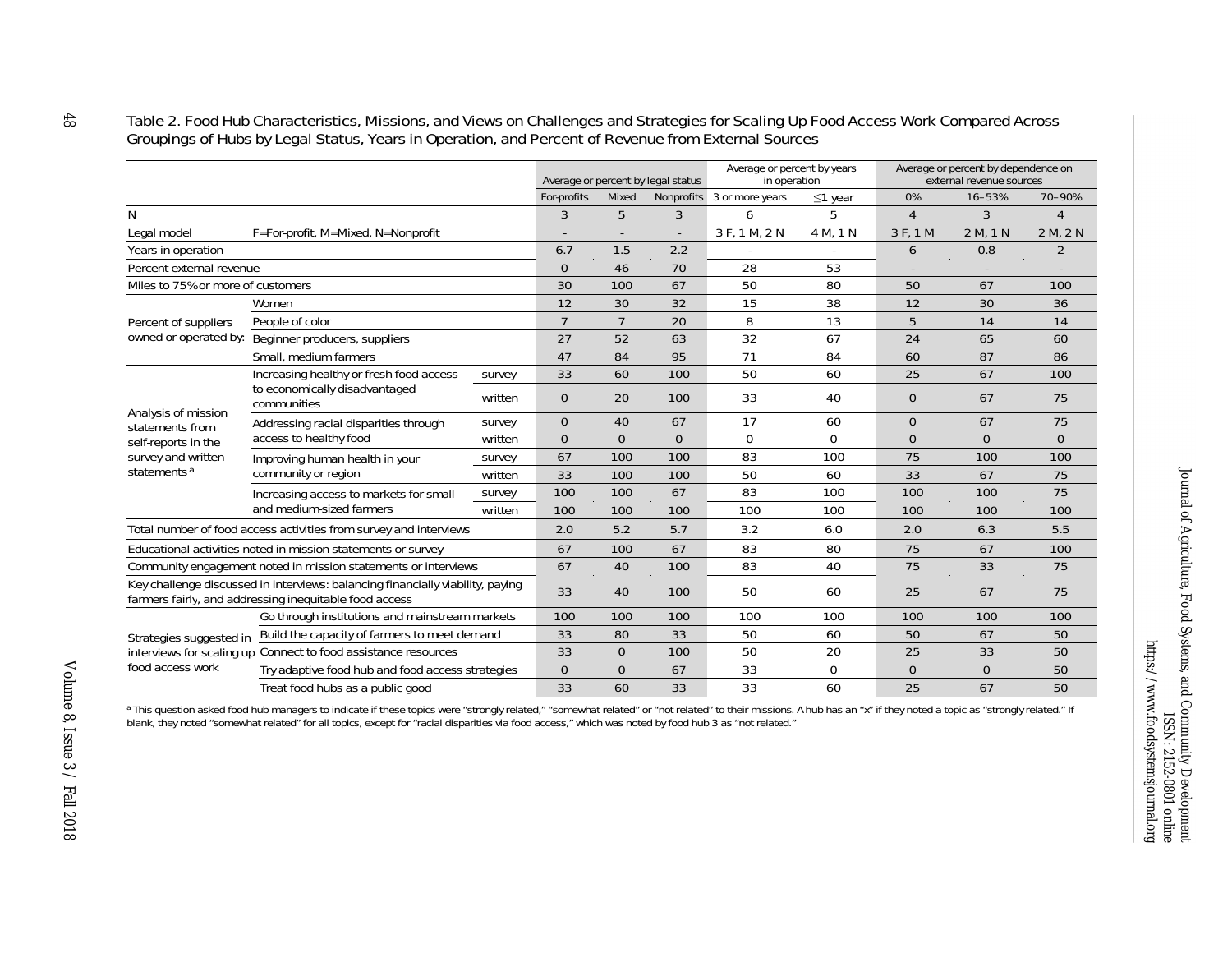established hubs); moderately dependent on external revenue (6.3 activities), or highly dependent (5.5 activities, compared to those with no external revenue with 2.0 activities); and nonprofits (5.7 activities) or mixed model hubs (5.2 activities, compared to for-profits with 2.0 activities). These activities are described in more detail below, divided by actions that have a direct and indirect impact on low-income food access.

### *Direct food access activities*

Food hubs in our study are directly affecting food access in low-income communities by regularly donating to food pantries (6 hubs), accepting federal food assistance (6), and providing transportation to or deliveries from the local farmers market, particularly for seniors (3). Four food hub managers (FH 2, 6, 9, 10) additionally noted in interviews that they sell to institutional markets that serve low-income populations. One hub started selling fresh, local produce to a Meals on Wheels program after seniors started asking for better quality food. This hub also partners with a nonprofit that serves nearly 1,000 free meals a day, five days a week to low-income children in four area schools. Another manager described a partnership where the local high school purchases from the food hub every other week for five months, sending food home with students on the weekends. Two of the food hubs in our study also participate in Michigan's 10 Cents a Meal program, a farm-toschool food purchasing program described further below. One of these food hubs is also part of a Farm to Freezer program; run by Goodwill Industries of Northern Michigan, the program flashfreezes locally grown produce while the food hub handles distribution, as the manager explained:

To me, that is a really fine example of how multiple entities are addressing multiple issues that exist within a community in a creative way that is taking a systemic and holistic approach to the challenge rather than [only looking at the] food access problem. … In the north (of Michigan), we can provide nutritious, fresh vegetables for [only] three months out of the year, but we can put infrastructure in place for processing that local produce in a

way that can provide fresh frozen product all year around. (FH 2)

 Four food hubs, including one with a mixed model and all three nonprofits, also engage in direct-to-consumer sales in low-income communities (FH 7, 9, 10, 11). Managers from three of these hubs have "veggie box" programs that accept federal food assistance or that offer subsidized rates for low-income households. One program started as a workplace delivery system to aggregate produce from local farms. To make the program accessible to SNAP (Supplemental Nutrition Assistance Program, or food stamps) recipients, a grant subsidizes boxes half filled by the local food bank and half filled by the food hub. A second hub delivers 50 of its 80 veggie boxes each week to homebound seniors. This latter food hub also started operating a mobile market that accepts SNAP and Double Up Food Bucks (explained further below) and goes to businesses, senior centers, Head Start centers, schools, and outdoor sites during the summer. Finally, two of these food hubs also run neighborhood farm stands, which in one case runs for 20 weeks in 21 neighborhoods, most of which are low-income communities of color.

# *Indirect food access activities*

Food hubs also mentioned a number of ways that their work may have an indirect impact on food access. Most food hubs (8 out of 11) partner with other nonprofits that work on food access by offering space, in-kind resources, or other assistance. For example, one hub is part of an umbrella group that runs a weekly food pantry, a farmers market, and several programs to build the capacity for backyard gardening in the city, including one program that employs youth to build garden boxes for low-income, low-mobility, and inexperienced gardeners. Another food hub is supporting a new nonprofit focused on community gardens, helping with logistics, and offering its website for promotion.

 Some interviewees also note that food hubs play an educational, placemaking, and communityengagement role that may indirectly affect food access by "increasing the conversation about everything having to do with food" (P 8). Nearly all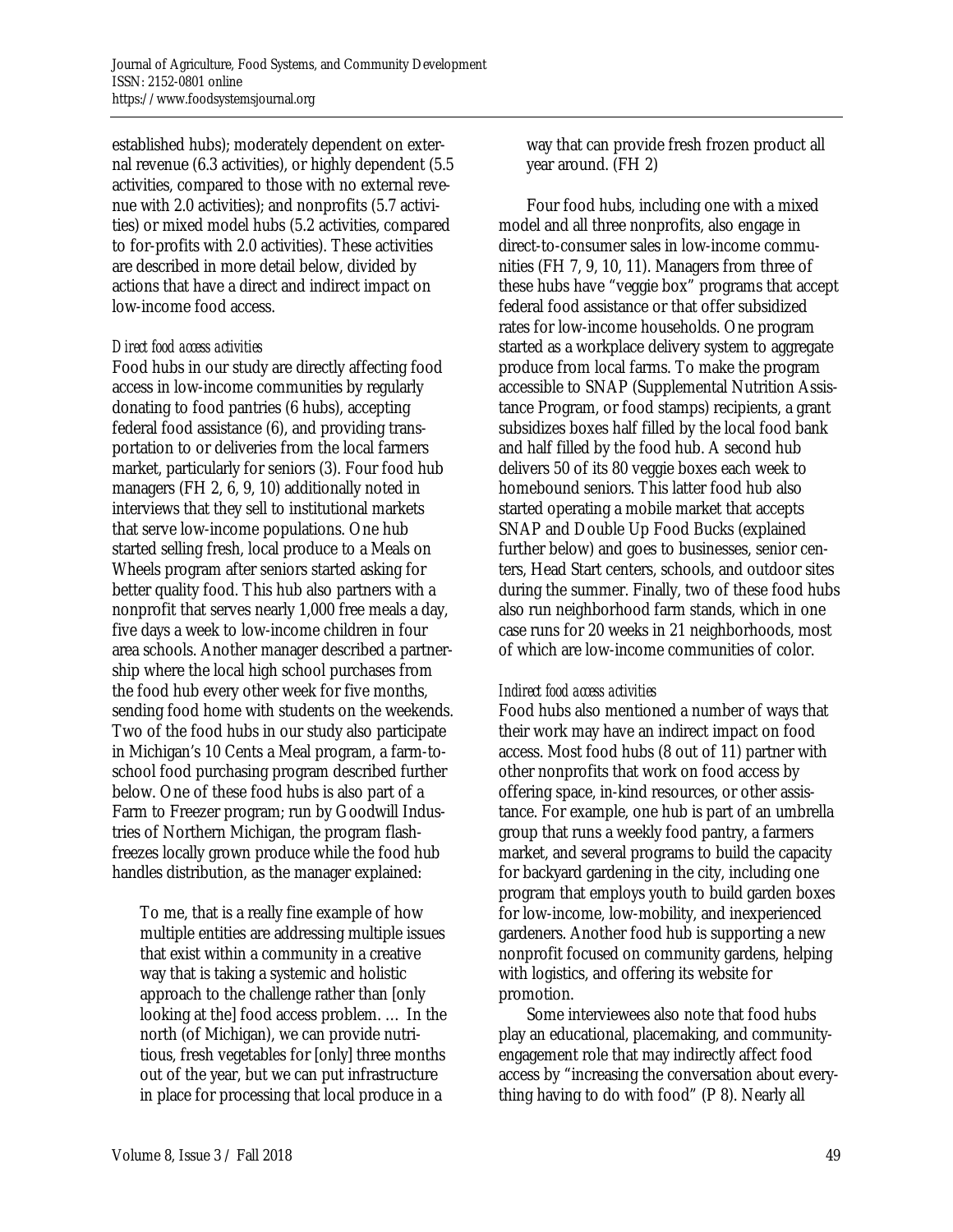food hub mission statements (FH 1, 4, 5, 8, 10, 11) and eight of the 11 survey respondents (FH 1, 2, 4, 5, 6, 7, 8, 10) indicated that their food hubs actively engage in some type of cooking, gardening, job training, or broader food systems education. The majority of mission statements (FH 1, 3, 4, 8, 9, 10, 11) also noted that their food hubs aim to create opportunities for "community participation," demonstrate "concern for the community," "ensure community buy-in and support," "create a food community that empowers," develop a "hub of the community," "increase the ownership of our food system amongst all residents," and "strengthen bonds of civic trust…as well as civic engagement."

 Several food hub managers (FH 3, 9, 11), including one for-profit and two nonprofits, described further in the interview how they have attempted to engage local residents. As one forprofit manager described, "We are the canvas upon which the community can draw upon what it wants to do…" (FH 3). This hub is also attempting to become an "informational clearinghouse," to help local food pantries and farmers connect, and to be "neutral territory" when tensions emerge between food security organizations. Another nonprofit food hub manager explained that it recently received a grant to "get back to our community organizing roots, learn about the people and assets in our neighborhood, and help strengthen enterprises that we know exist underground in a neighborhood that isn't supported by the current system" (FH 11). Even by their presence, one food hub partner argued that food hubs are a "physical demonstration of the food system" and can be a mechanism to raise awareness, and even action, around food access and other food systems issues:

It's very hard for people to think abstractly. When you go to Eastern Market or Allen Street or the Flint Market, you say "this is a food hub!" You see people that grow the food, the way it gets aggregated and distributed to people that can't come [to the market] and there's a health clinic upstairs, and a Prescription [for Health Program]. … At least people can see what you're talking about. I don't know if [food hubs] can solve the problems [of food access], but they allow the public to understand … [and perhaps, be inspired] to start doing very concrete initiatives. (P 7)

*Challenges that Limit Food Access Efforts*  While most food hubs are engaged in food access activities in some manner, interviewees also acknowledged that the impact of these efforts is often small or uncertain. One food hub partner observed that "most of the food hubs have a hyper-local impact on food access, within their neighborhood and not much beyond that" (P 2). Another partner who will soon launch a food hub saw the current state of food access work more as a function of the financial uncertainty many new food hubs face, citing how "once it is more figured out where [food hubs] sit economically, that will help to determine their contribution to [food] access" (P 6). This financial precariousness, and the limits it places on how much hubs can do around food access, was often discussed in Food Hub Network meetings as well as our interviews (FH 2, 5, 6, 9, 10, 11; P 2, 3, 4, 7) regardless of the food hub's legal model, years in operation, or dependence on external revenue sources (Table 2). One food hub partner likened it to airline safety protocol, explaining that food hubs must remember to "put on your own mask on before helping others" (P 7), ensuring their own financial survival before they try to fix other problems in the food system.

 A major reason food hubs struggle financially, some food hub managers (FH 2, 6, 9, 11) believe, is because concentration in the agri-food system is creating a "food crisis" (FH 2). It manifests in obscuring "the real price of food" (FH 9) from the public, creating lopsided competition between local food initiatives and industrially produced food.

 In this context, interviewees expressed that food hubs *can* play a role in addressing food access, but all food hub managers we interviewed and four partners (P 2, 4, 5, 7) think only a "collective and collaborative, community-based approach" (FH 2) can fully address food access, which is "a shared responsibility of the community [that] includes nonprofits, institutions, government, philanthropy, and businesses" (P 4). As one food hub manager added, "It is on all of our shoulders. It is a federal,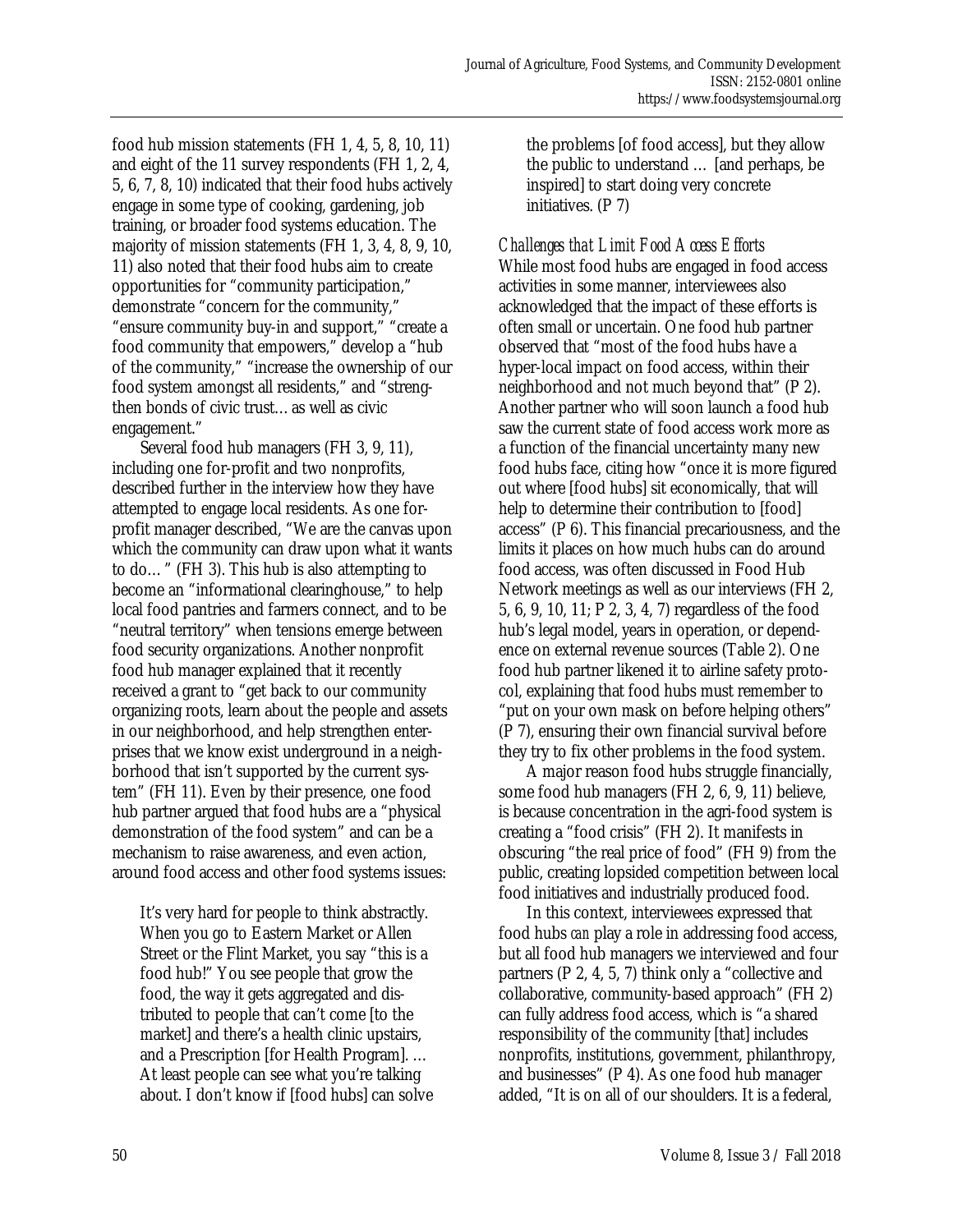state, local, community-based, and family-based priority" (FH 7). The other four food hub partners (P 1, 3, 6, 8) believe the ultimate responsibility for ensuring equitable food access falls on the shoulders of government, whether through the farm bill, SNAP, public universities, health departments, or urban planning offices. No interviewee, therefore, saw food hubs as the principal answer to the complex problem of food insecurity, because it requires multiple actions and because food hubs can play so many roles, as one food hub partner sees it:

Food hubs are one way that food access *could* be addressed in communities. It is not the *only* way and it is not the *best* way because some of those decisions are going to be made by the community itself. … There are so many roles that a food hub might play, I don't know that a food hub needs to play all of them. … The problem is too big! I don't think a food hub should hold itself accountable to fix such an enormous problem. … There are problems that are just too big to solve! (P 8)

 In another take on food insecurity, one food hub manager argued that food hubs—at best—are keeping small-scale farmers out of poverty: "When food access is mentioned, farmers aren't necessarily even considered in that equation…The best work we're doing is putting money in the hands of small local farmers and helping to increase their household wealth so that they can eat the stuff that they grow…We are [at least] keeping farmers from being on food stamps" (FH 11). One food hub manager also believes that food hubs ultimately would have to ignore "the other part of the equation"—supporting farmland preservation and the viability of farming as a career—if they tried exclusively to ensure that everyone had access to affordable food:

I think that we really have to be careful as a food hub… If our sole focus in the food industry is on the people who are marginalized, then we are not taking a systemic approach to the food crisis that we have in

this country… The single biggest challenge is that the amount of revenue generated by [providing equitable food access] is not sustainable as a capitalistic business venture. … We would be unable to pay the farmers what the food cost. That would be putting a short-term band-aid on a systemic problem. We have traditionally taken the approach in our food system that food should be cheap and we drive down the price to the bottom of the value chain, which makes farming not a viable career choice as a livelihood. If we continue that approach we will not have any farmers. (FH 2)

# *Scaling Up Efforts to Address Low-Income Food Access*

Despite the challenges, food hub managers and partners we interviewed believe that a number of strategies could enhance the financial viability of food hubs even as they help build markets for local farmers and more equitable food access, outlined below.

*Work through institutions and mainstream markets*  All the food hub managers and food hub partners agreed that the best way to scale up the food access reach of food hubs—while ensuring their own survival and the livelihoods of local farmers—is to work through large-scale institutions or mainstream markets where low-income populations shop and eat the majority of their meals. Three food hubs (FH 6, 7, 9) are exploring partnerships with small grocery and convenience stores, including one idea of incorporating "pop-up farm stands" in grocery stores to gradually increase demand for a more permanent presence. Another mechanism for reaching people where they shop is Michigan's Double Up Food Bucks (DUFB)<sup>6</sup> program, which one manager considers their food hub's "most successful" food access strategy (FH 10). DUFB allows SNAP recipients to double their SNAP benefits for the purchase of fruit and vegetables at participating farmers markets and grocery stores. One food hub manager is exploring how to support the independent retailers that are starting to accept DUFB,

 $\overline{a}$ 6 See more about Double Up Food Bucks: http://www.doubleupfoodbucks.org/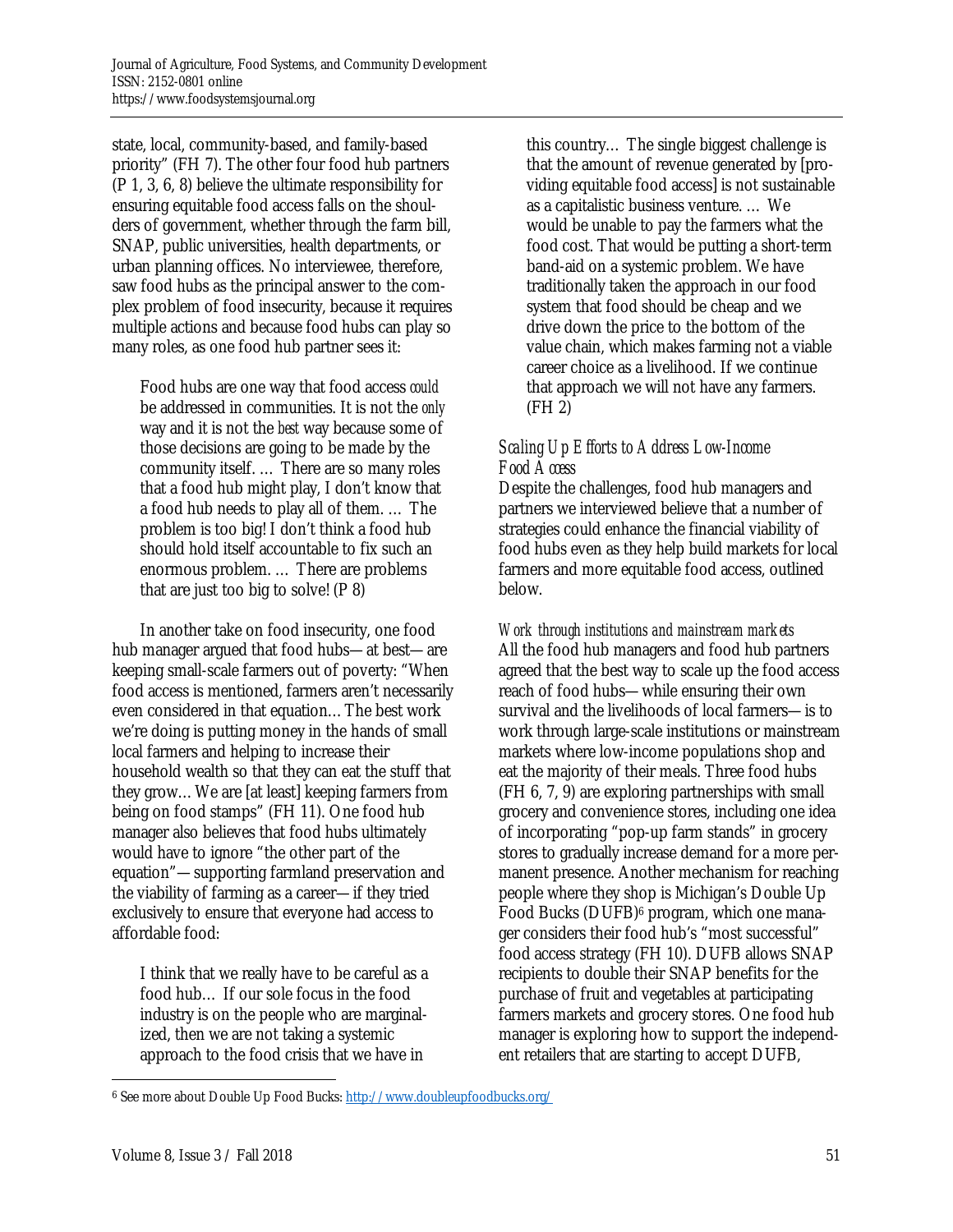noting how: "I know that getting Michigan produce into the stores and merchandising is one of the biggest challenges. … We could be the supplier for the Double Up stores, we could do the signage, and we could train their staff" (FH 5).

 Within the realm of institutional buyers, one food hub manager (FH 2) is starting to see more opportunities to sell to hospitals because of Affordable Care Act incentives to invest in "community benefits" initiatives to cut health care costs (Union of Concerned Scientists [UCS] & Johns Hopkins Center for a Livable Future [CLF], 2014, p. 7). A food hub partner (P4) also thinks local government could play the same role, by passing citywide food procurement policies for public institutions. Two food hubs in our study are also involved in Michigan's 10 Cents a Meal program. After an initial three-year pilot that launched in 2013 with seven school districts in three counties, the 10 Cents a Meal program<sup>7</sup> recently secured additional state government match funding to cover 32 school districts in 28 counties. As one manager from a participating food hub explained, sourcing to schools can be logistically complicated without the involvement of a food hub to aggregate local products:

[The idea of incentivizing local food purchases] is great, but how do you get it to the schools? … Have eight farmers who are all pulling up to the gate of the school throughout the course of the day?! Schools don't have a receiving department and the cost associated with eight different invoices is not feasible. Our food hub solves a lot of issues by creating one invoice and delivering multiple products. (FH 2)

# *Build the capacity of farmers to meet demand*

Despite the potential to serve more institutions, the majority of food hub managers (FH 2, 4, 5, 7, 8, 10)—regardless of their legal model, years in operation, or revenue sources—have needed to build the capacity of local farms to meet the larger volumes and food safety standards institutions demand. As one manager expressed, "We can't

scale the farmers we have fast enough to meet the demand we are getting from institutions" (FH 2). Another food hub manager sees its investment in farmer capacity as the best means to ensure its hub's economic viability: "I think one of the biggest leaps for food hubs is that we have a whole new [group] of new farmers who don't know how to sell to food hubs. Farmer development is an investment in our future business" (FH 9). One food hub is having to do so much farmer support, it is considering transitioning from a for-profit to a nonprofit model because: "The type of work that we are doing is a lot of supplier hand-holding getting them ready to be distributors … which means we are not making money. If we are trying to develop strong suppliers it lends itself more to a mission base than a business base." Similarly, another food hub manager noted that farmer capacity-building is the main factor slowing its ability to reach institutional buyers:

We're not going to discard the notion that we can get to institutional buyers…but it is going to be a slow grow. At every point, it will require some capacity building effort for farmers. [Several years ago, local farmers'] presentation of the produce was awful! So we started our business development workshops … developing a business plan, safe food production, marketing, branding, etc. (FH 4)

*Connect more effectively to food assistance resources*  Four food hubs, including one for-profit (FH 1) and all three nonprofits (FH 9, 10, 11), believe that one of the most direct routes to increasing the capacity of food hubs to reach low-income consumers would be to improve mechanisms for tapping into federal food assistance. Six of the 11 food hubs surveyed (FH 4, 6, 7, 9, 10, 11), including three of the mixed-model and all three nonprofits, already accept public food assistance, such as SNAP (also known as EBT—Electronic Benefits Transfer). However, several food hub managers (FH 1, 9, 10) said it is not possible to accept federal food assistance benefits virtually, which affects

<sup>7</sup> See more about the 10 Cents a Meal program: https://www.groundworkcenter.org/projects/farm-to-school/10-cents-a-meal.html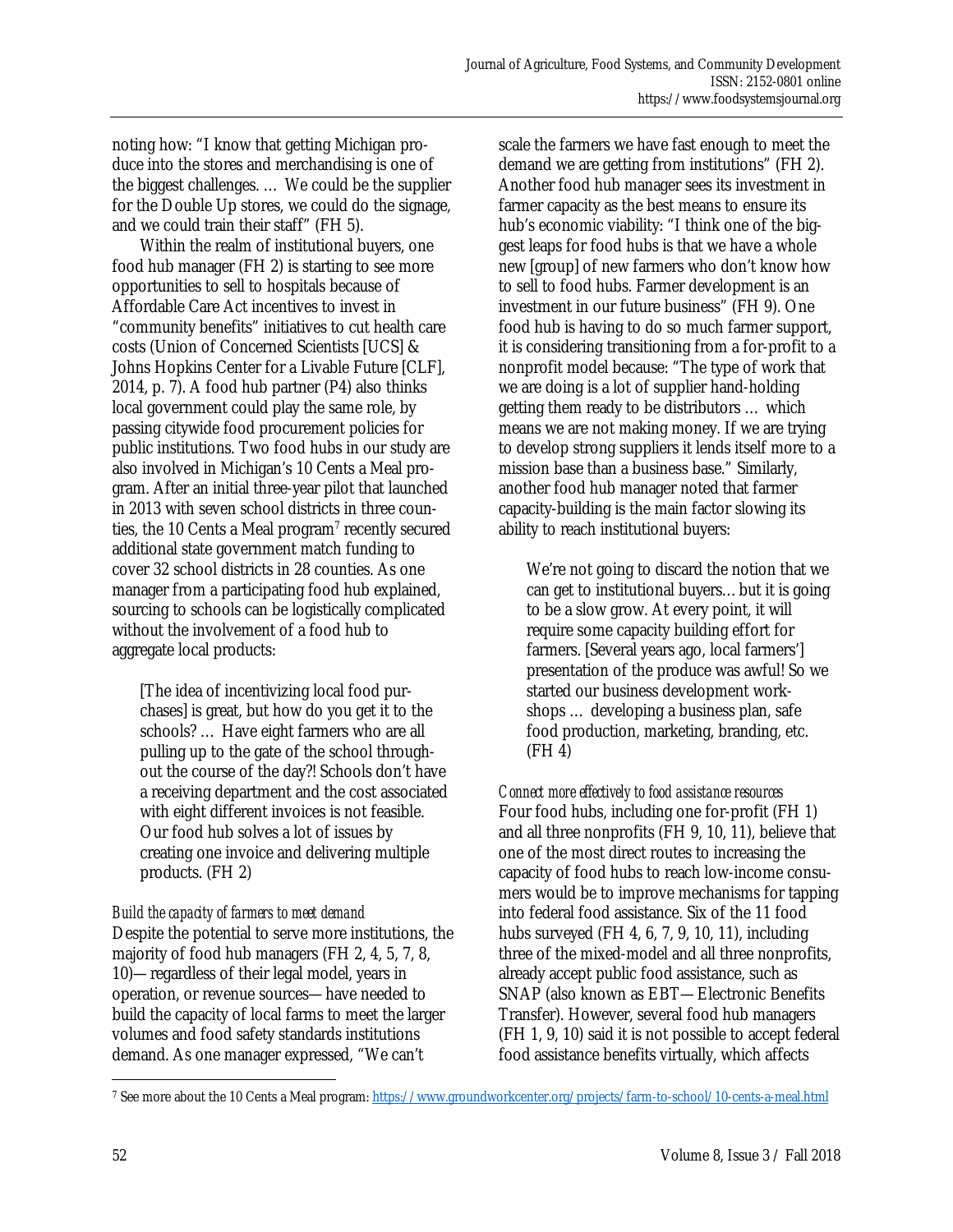hubs that sell through online platforms. One of these hubs is planning to open a farm store but is daunted by the paperwork that it would take to accept SNAP. The other two food hubs find that the process of accepting SNAP makes their operations inefficient. One hub cannot deliver its veggie boxes to SNAP participants as it does other customers, because the EBT card owner must be present to swipe their card, in accordance with federal law. Another hub has organized its box delivery around EBT customer schedules, but deliveries must often be rescheduled when customers are not home, adding additional time and creating a delivery route not based on geographic efficiency.

 A larger, related issue for one food hub is its limited capacity to reach more customers on federal food assistance; as one explained, "We're not doing very well reaching EBT customers. … Our farm stand is open four days a week, but we have a hard time getting people into that space. We just invested in signage. It has improved food access in the neighborhood but not by a lot. There is a lot of foot soldier organizing stuff that we could do in a better way."

*Adapt food hub models and strategies to address food access*  Another idea that emerged in our interviews is to explore more adaptive food hub models and broader strategies to improve food security alongside local food economies. For instance, two of the food hub partners (P 4, 7) and two nonprofit food hub managers (FH 9, 11) suggested that part of what can reduce their dependence on outside funding is to use the profits from one area to subsidize food access programs that operate at a loss. As one food hub partner has seen, "Food hubs need diverse markets to make it work for access. They need to cross-subsidize. … They need 70 percent high end so they can do 30 percent low end" (P 4). For one food hub, this meant expanding its customer base to subsidize work with lowincome customers, as staff came to accept that "You can still have your values while selling vegetables to rich people!" Another food hub started selling imported foods like bananas to attract more customers, but this essentially subsidized its local

food work and brought prices down for lowincome residents. Its veggie box program, for instance, has an "à la carte" option that offers both local and non-local products, which is currently more popular than the "farmers choice box" entirely from local farms. One food hub partner described the need to consider more flexible food hub models as:

The willingness to say "OK, I'm not going to do what everybody wants, but are there ways to morph so that I can actually do the work of the food hub even better?" That's a huge struggle. … How do you have a clear mission … without becoming a purist? You can get to a place where it becomes so sure of itself that it loses its ability to actually adapt and be resilient itself and figure out how to function in that community. … It can become *anti* more than service oriented. (P 7)

 Building from the notion of not becoming a "purist," a second, related question two food hub partners raised (P 2, 3), including one person who previously ran a food hub, is whether the focus on food hubs is too narrow to adequately build local food economies alongside increased food access in low-income communities. As one partner framed it, it may be important to look at a broader supplychain approach:

By looking just at food hubs, we're missing a huge part of these small and midsized distributors. We might not call them food hubs because they sell lemons and coconuts, but they also sell lots of Michigan product, moving and delivering it to small grocers and businesses across the state where we don't see any food hub activity. … In northeast Michigan, one example is a business called Consolidated Fruit Distributors, a 75-year-old family-run produce distributor that drives around to IGAs and corner stores, selling all kinds of produce. They have 10 to 20  $SKU's<sup>8</sup>$ for local produce that they distribute—they have the infrastructure, and relationships to

<sup>8</sup> SKU is an industry abbreviation for "Stock Keeping Unit," a unique code assigned to each inventory item.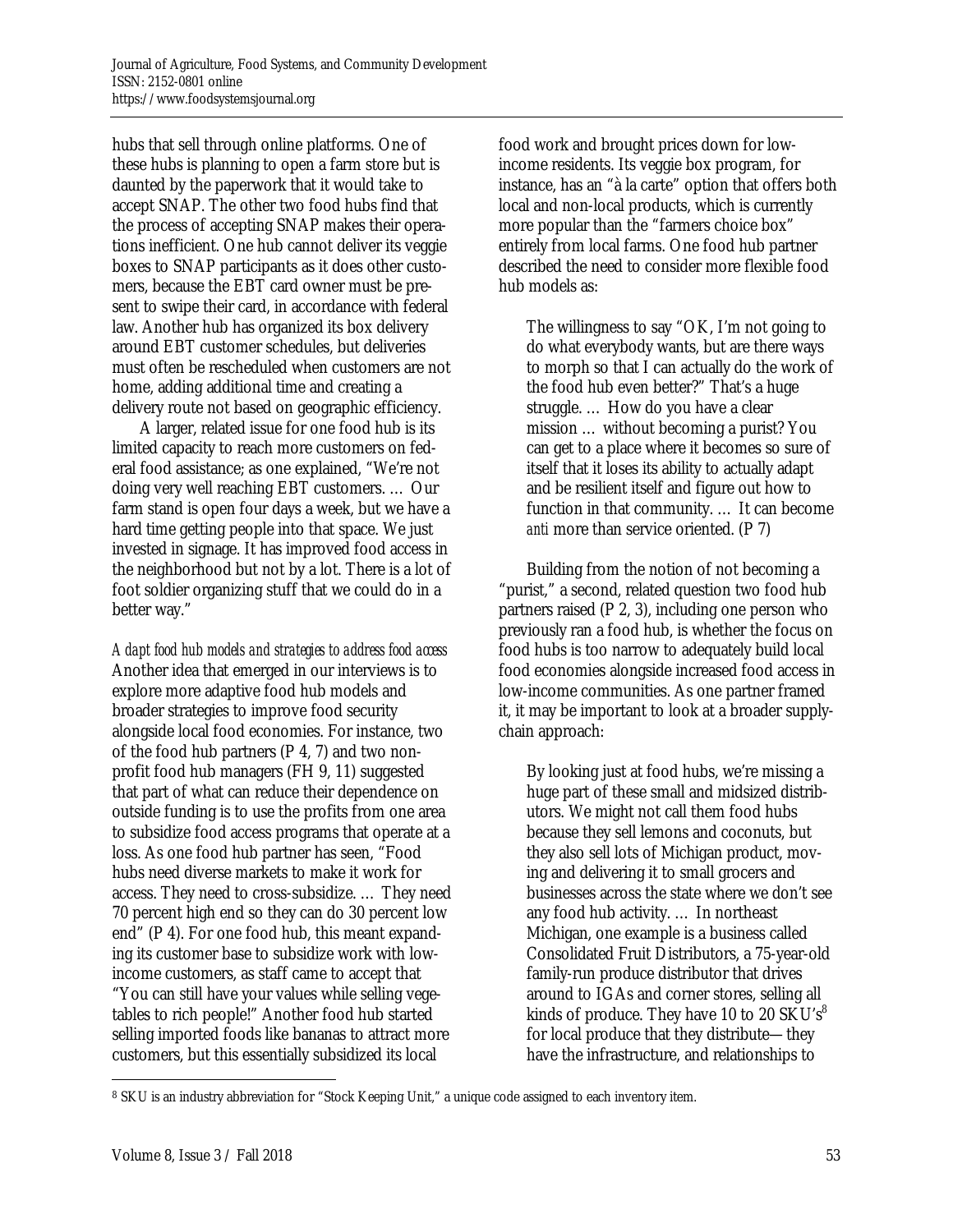deliver products. … Even though they aren't a food hub, they should be a part of this work. We don't want to stop working with food hubs, but how do we broaden our scope to think about food distribution generally in this state? … There may be value in widening the scope of food access and food value chain work to integrate more traditional, existing infrastructure and hybrid systems that sell local alongside non-local foods. (P 3)

# *Treat food hubs as public goods*

Finally, tied to the challenges created by the global food system, many interviewees—including managers from diverse types of food hubs (FH 2, 5, 6, 7, 10) and nearly all the food hub partners (P 1, 2, 4, 6, 7, 8)—suggested that food hubs could be subsidized or supported through public financing. Especially considering the fact that "our food system is already riddled with subsidies," one food hub manager noted how "I don't know how it's possible to have a business that is paying farmers a fair price and helping low-income families afford food without significant grant funding" (FH 5). For one manager, the preoccupation with making ends meet through sales and grant writing detracts from working on their core social mission. Even with nonprofit status, the manager noted, "I could work more on the projects that mattered more to a nonprofit if I wasn't so worried about our sales [and fundraising]" (FH 10). This manager went on to explain how the only way their nonprofit food hub has been able to support so many diverse programs around food access is because of its subsidies:

Ideally, the sales from the hub will support some of those activities that are less profitable but contribute to food access. That is not yet the case. We are currently 90% grant-funded and 10% revenue-funded. We are trying to flip it so that we are 10% grant-funded and 90% revenue-funded … but we aren't close to it being financially viable at all. We would have to do half a million dollars in sales and we aren't close to that. … Without the subsidy that nonprofits have access to, there's no way in hell these initiatives to increase food

access would be possible without a nonprofit status. I know there are successful hubs that are for-profit but they are probably not serving a low-income neighborhood. … I think that government and foundations need to be committed to supporting hubs that are located in and serve low to moderate income populations. (FH 10)

 Interviewees noted how subsidies, grants, lowinterest loans, and other forms of debt-free capital allow food hubs to experiment, take chances, and tackle complex problems like food insecurity, with "flexibility … [and the] time and space to make mistakes, to figure things out slowly" (FH 5). Describing a new mobile market, one food hub manager also described how it "has a lot of potential, but it has taken a lot of flexibility and movement. … You have to really give something a go to know if it is going to work." In this sense, especially if given the financial backing to do so, food hubs may serve a larger, public purpose, to generate innovative solutions that could eventually be scaled up as one manager put it:

The for-profit model is better for serving the needs of our growers. … Their aim is to have the triple bottom line. Their primary goal is profit, as it should be. Those hubs that are beholden to grant dollars have state and federal obligations to fulfill the objectives of making sure that all socioeconomic groups have equal access. … I think we have a great responsibility to use state and federal dollars to run programs, take chances, dream big, and to wrap our brain around bigger issues. (FH 7)

 Another argument for subsidizing food hubs is that so many are doing what should be the role of the public sector to address food insecurity. During a Food Hub Network discussion, for instance, one attendee asked, "How can we improve access to local food in northeast, lower, Michigan? We felt that a food hub is *only* one way to do that…One thing we need to do is more advocacy as it relates to food and food hubs." Several food hub partners (P 1, 2, 6) also pointed out that the farmer capacity-building most food hubs do should be the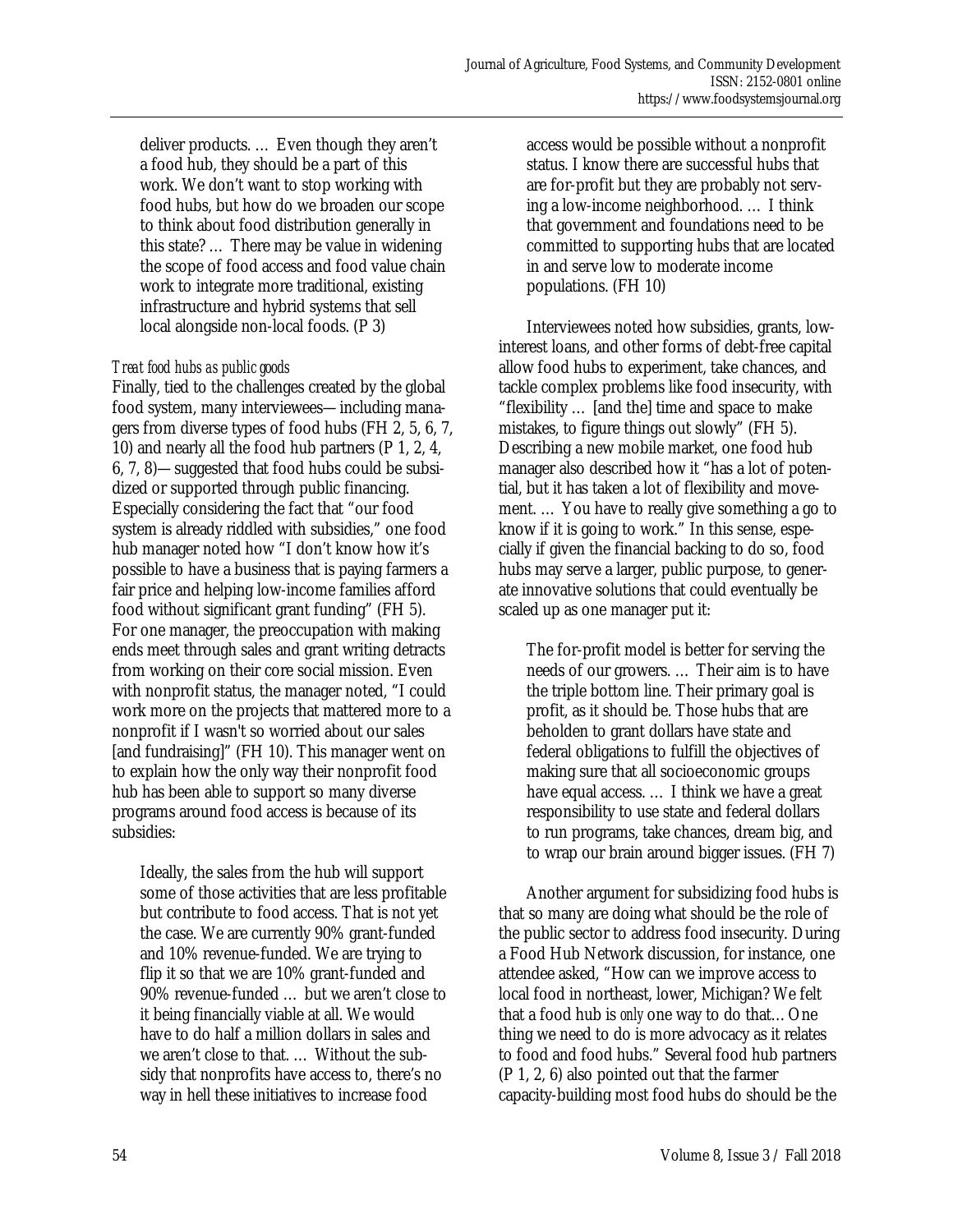work of publicly funded agriculture extension workers; as one explained, "Food hubs' main role is to drive markets. … All the technical assistance that we add on tends to blur the focus of a food hub. They typically aren't staffed for all that. That's what [Cooperative] Extension *should* do" (P 2). Another partner who is launching a food hub similarly argued:

I think there is a broad-level question about how we think about food as a basic service at a municipal level. Food systems planning is starting to happen but it's still not happening that much, so instead we deal with it as a public health crisis. … The nonprofit sector exists in part because of where government stops. [We are] doing in some ways what … Extension should do. Nonprofits [including food hubs] have stepped up for years to help fill that gap, although I think that ultimately it is a government responsibility. (P 6)

 Finally, rather than think about support for food hubs as subsidies, one food hub partner argued that the support for food systems interventions, including food hubs, should be seen as an investment: "Cities have resources for economic development. As more people begin to understand that food systems are an economic driver … we are working on [ensuring that] food systems be identified as an asset for public financing" (P 4).

# **Discussion**

Our findings suggest that Michigan's food hubs are still emerging in the current food system landscape, so the role they may eventually play in addressing equitable food access is still uncertain. All food hub managers we spoke to, however, were aware of and concerned about the inequitable food access issues facing communities that surround them, and on average they engage in four different food access activities—at least two that have a direct impact on food access in low-income communities and two with more indirect effects.

 Contrary to other arguments that food hubs are best equipped to serve their social missions once they become more established and financially viable (Cleveland et al., 2014; Feldstein & Barham,

2017; Fischer et al., 2015), our findings suggest the opposite. Food hubs in our study that had been operating for a year or less and were moderately or highly dependent on external funding were carrying out the highest number of food access activities. These hubs were also most likely to state clearly in written mission statements or in our survey that they do not simply focus on food access "for all," but prioritize food access in economically disadvantaged communities. On the other hand, most interviewees also admitted that many of their food access activities are still small-scale and tentative experiments, and all food hubs still find it a challenge to balance their need to become financially viable with their desire to offer affordable food and pay farmers a fair price.

 Our findings are complicated by the fact that the newest and most financially dependent food hubs were nonprofits and sometimes mixed-model hubs, making it difficult to disentangle whether it was their funding base, legal model, or time in operation that influenced their work on food access. At the same time, food hubs in this study that appeared most committed to equitable food access also fit the pattern that Stroink and Nelson (2013) suggest, where food hubs in the early stages of development often "spread themselves too thin," (p. 628) attempting to address all the problems they see in the food system while facing a "poverty trap" (p. 628) that limits their impact. A recent USDA analysis of six food hubs that closed their operations similarly found that, "One of the common pitfalls of food hubs is trying to fill all of the gaps in the local and regional food system. This is a rather large and extremely challenging, if not impossible, task, especially for an enterprise that is just starting out. Food hubs often operate within very thin profit margins; taking on too many extraneous projects can quickly drain resources" (Feldstein & Barham, 2017, p. 60).

 Despite the challenges they face, food hub managers and partners we spoke to still see at least five pathways for addressing twin social and economic goals. All discussed, for instance, working more intentionally with institutions that often serve meals to a large number of low-income populations such as hospitals and schools, an argument scholars have also made (Stahlbrand, 2017). Many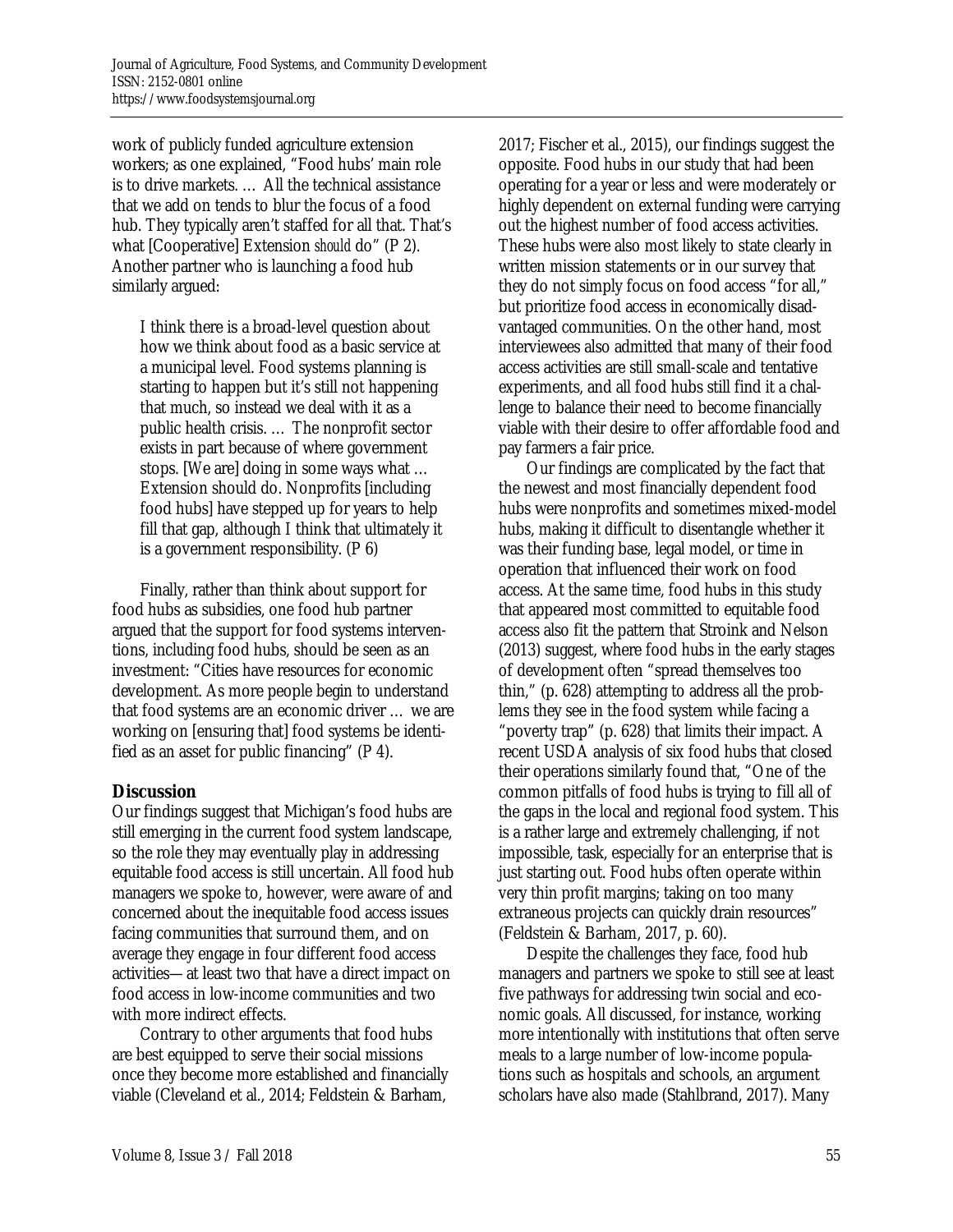interviewees also spoke about needing to work even more on building the capacity of farmers to meet the institutional demand for local food, working further with programs that subsidize the cost of fresh, local food, such as Double Up Food Bucks, and the need for mechanisms to simplify the process of accepting federal food assistance, especially virtually. Two food hubs are also "crosssubsidizing" their food access work, either by expanding their base of wealthier customers or by incorporating non-local foods, while two food hub partners also suggested a wider scope—to continue working with food hubs but also long-established, local food distribution operations—to further address equitable food access in many places.

 Finally, in addition to the number of ways food hubs could attempt on their own to scale up efforts to address food access, others suggested that equity-oriented food hubs should be subsidized. Much like Stroink and Nelson (2013) argue, many interviewees in this study believe that the tradeoff food hubs often face between meeting their social missions and addressing their financial hurdles is not a reflection of the failure of the food hub model, but rather a reflection of the current economic and political system that creates food insecurity alongside economic uncertainty among midscale producers and distributors. Subsidizing access-focused food hubs located in the poorest communities is justified, interviewees argued, based on the variety of public goods food hubs provide, from innovating ways to address access to healthy food, to educating and engaging communities in wider food systems change, and providing what essentially amounts to agriculture extension—all services that other food hub scholars have also documented (Berti & Mulligan, 2016; Cohen & Derryck, 2011; Le Blanc, Conner, McRae, & Darby, 2014; Levkoe & Wakefield, 2011).

 In part, public financing could be one means to help food hubs move out of the poverty trap while maintaining their commitment to equitable food access. Continuing to operate outside the state to fix food systems failures like food insecurity, Levkoe and Wakefield (2011) imply, is akin to justifying further retrenchment of the welfare state. Daftary-Steel, Herrera, and Porter (2015) draw a similar conclusion about urban agriculture, arguing

that urban agriculture organizations are expected to be financially self-sustaining while also providing fresh, healthy food to low-income populations, leadership opportunities for marginalized groups, and jobs and income for small-scale producers. They argue that together, these are an "unattainable trifecta…the myth that urban agriculture can and should, alone and *without long-term funding investments*, simultaneously achieve these three goals" (emphasis added, p. 21).

# **Conclusion**

Like the assumption that local food is inherently sustainable, healthy, and fair (Born & Purcell, 2006), similar claims have been made about food hubs: that food hubs can and should increase healthy food access in marginalized communities (Barham, Tropp, Enterline & Farbman, 2012; Hardy et al., 2016). Our study suggests that while many food hubs can successfully integrate food access activities into their operations, a food hub's commitment to food access—especially in lowincome communities—is not a given, and even less certain is just how much impact they can have. Food hubs may be one means of increasing affordable, healthy food access in certain scenarios, but it may be unrealistic and unsustainable for many to prioritize local sourcing, farm viability, and equitable food access simultaneously—unless they can figuratively "put on their own mask before helping others," ensuring their own financial stability.

 The alternative to long-term public investment in food hubs, urban agriculture, or other local food initiatives is for the public sector to commit to a more comprehensive strategy to address food system failures. Stahlbrand (2017), for instance, argues that rebuilding the "infrastructure of the middle" will not be possible unless "legislation, restructuring of markets, and use of public funds [especially for public-sector food procurement] … correct imbalances in market power" (p. 83), such as "one size fits all" agribusiness funding (Stroink & Nelson, 2013, p. 632) and infrastructure, subsidies and policy that cater to industrial agriculture models (Spittler, Ross, & Block, 2011). These arguments are reinforced by the broader call to rebuild the food systems planning function that many local governments in the U.S. performed at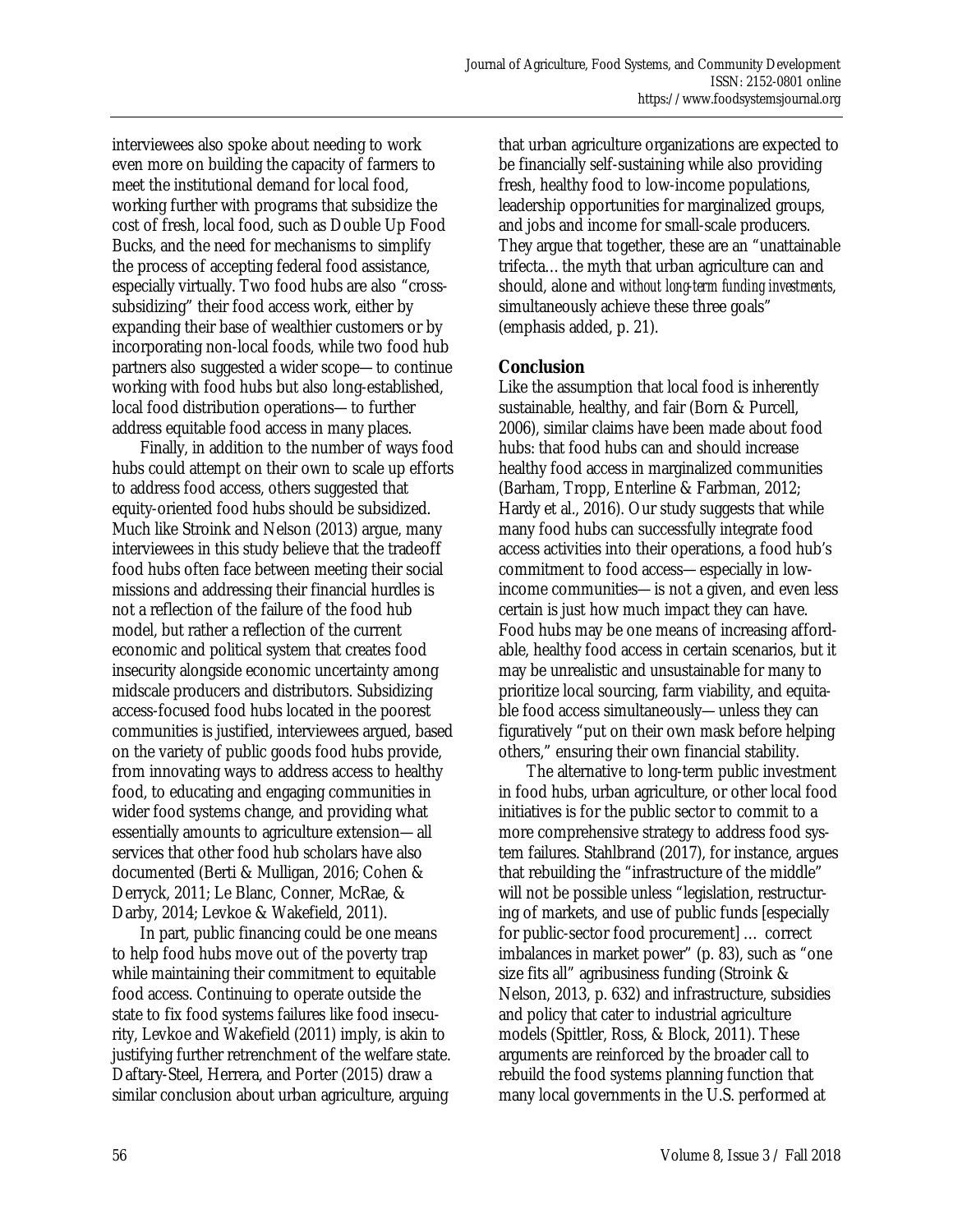the start of the 1900s (Pothukuchi & Kaufman, 2000; Vitiello & Brinkley, 2014). As some participants in this study stated, the key is to ensure that governments recognize that public support for food system interventions, such as food hubs, is likely to yield economic, public-health, environmental, and social returns on investment (Roberts, 2014) and is just as critical as their work on housing, roads, schools, and other basic services (Levkoe et al., 2018).

 As food hubs mature, there are signs that they are becoming more financially secure and playing a number of important roles in rebuilding the middle of the food system (Barham, 2012; Colasanti et al., 2018), but more robust evidence of their impact on equitable food access is still needed. Considering the nascence of the food hubs in this study, the limited geographic focus, and the small sample size, our findings should not be seen as definitive. Rather, this study should be seen as a point of departure to investigate the geographic, economic, and political scenarios that pose different enabling or limiting factors when food hubs attempt to meaningfully address inequitable food access.

 In addition, food hub scholars may need to be clearer about the type of food hubs they are studying. Most research has focused on or assumed that food hubs fit the "instrumental" and "producercentric" definition of the USDA (Horst, Ringstrom, Tyman, Ward, Werner, & Born, 2011, p. 211), which Berti and Mulligan (2016) refer to as "values-based agri-food supply chain" (p. 7) hubs that tend to be for-profits focused on linking small and midsized farmers to regional buyers. Our

findings tended to show greater commitments to food access among food hubs that fit Horst et al.'s (2011) definition of "community and healthcentric" (p. 211), or what Berti and Mulligan (2016) refer to as "sustainable food community development" (p. 7) models, which tend to be nonprofits and consumer-driven. Food hubs clearly often blend these approaches, but research that is more explicit about a hub's primary focus could help devise more appropriate expectations and conclusions about how to support different food hubs (Horst et al., 2011).

 Future research should also examine in more detail the frequency, reach, and duration of food access activities and determine how often and to what extent food hubs are becoming the de facto food systems planners and agriculture extensionists in some communities, as some interviewees in this study implied. Longitudinal case studies would also be useful to investigate how food hub advocates may be attempting to influence local food policy agendas and what happens to their autonomy, innovation, and scale of food-access activities if and when governments begin to invest in food hubs (Levkoe & Wakefield, 2011).

# **Acknowledgments**

We would like to thank all of the Michigan food hub managers and partners who offered their insights and experiences, as well as Nicholas McCann and Rich Pirog from the Center for Regional Food Systems, who were involved in early conversations about the structure and focus of this paper.

# **References**

- Abdalla, C. W. (2002). The industrialization of agriculture: Implications for public concern and environmental consequences of intensive livestock operations. *Penn State Environmental Law Review, 10*(2), 175–192. Retrieved from https://elibrary.law.psu.edu/pselr/
- Atkinson, R., & Flint, J. (2001). Accessing hidden and hard-to-reach populations: Snowball research strategies. *Social Research Update, 33*(Summer), 1–8*.* Retrieved from [http://citizenresearchnetwork.pbworks.com/f/accessing%2Bhard%2Bto%2Breach%2Bpopulations%2Bfor%2Bre](http://citizenresearchnetwork.pbworks.com/f/accessing%2Bhard%2Bto%2Breach%2Bpopulations%2Bfor%2Bresearch.doc) search.doc
- Barham, J. (2010, December 14). Getting to scale with regional food hubs [Blog post]. Retrieved from the USDA website: https://www.usda.gov/media/blog/2010/12/14/getting-scale-regional-food-hubs
- Barham, J., Tropp, D. Enterline, K., Farbman, J., Fisk, J., & Kiraly, S. (2012). *Regional food hub resource guide*. Washington, D.C.: U.S. Department of Agriculture, Agricultural Marketing Service. Retrieved from https://www.ams.usda.gov/publications/content/regional-food-hub-resource-guide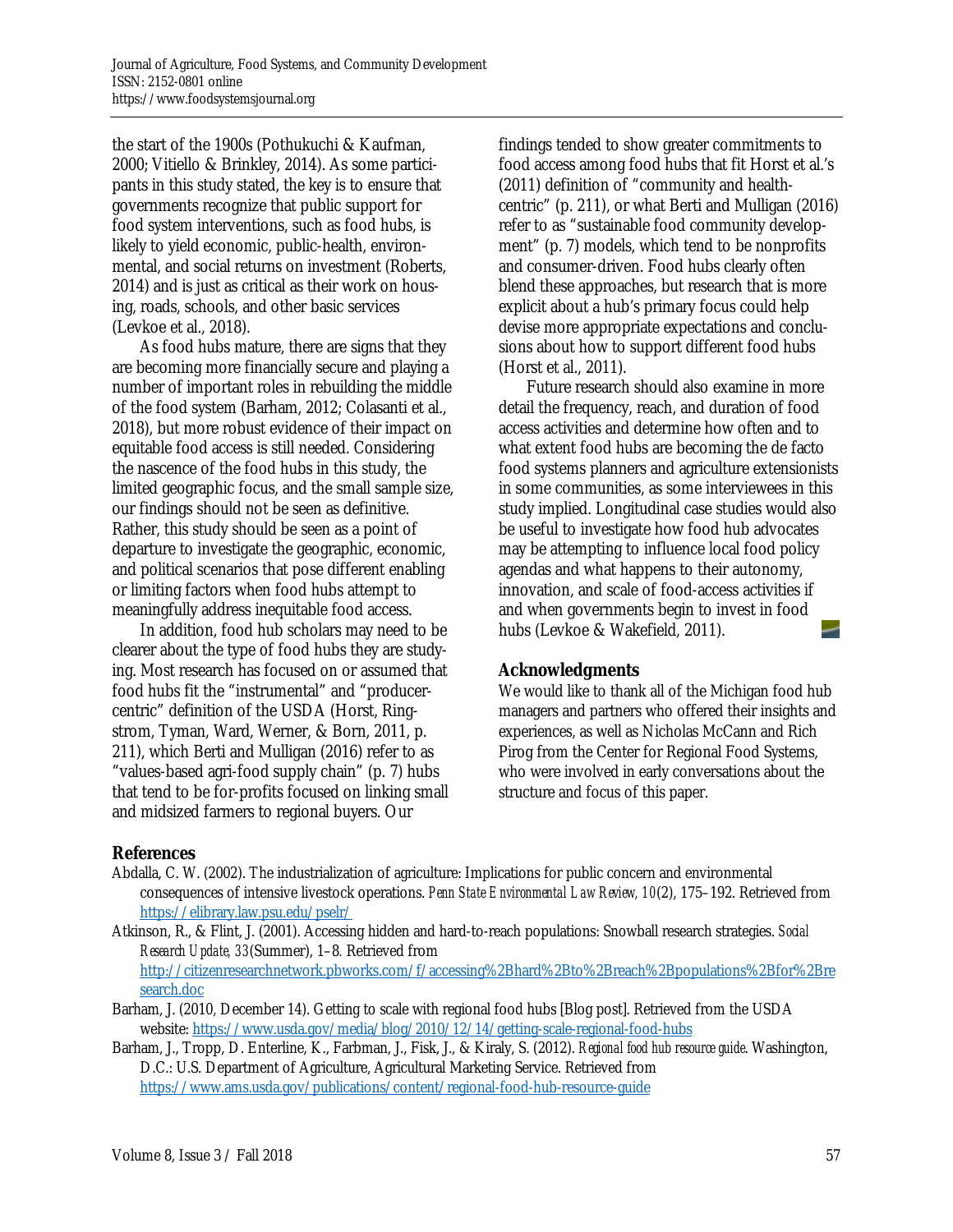- Berti, G., & Mulligan, C. (2016). Competitiveness of small farms and innovative food supply chains: The role of food hubs in creating sustainable regional and local food systems. *Sustainability, 8*(7), 616. https://doi.org/10.3390/su8070616
- Born, B., & Purcell, M. (2006). Avoiding the local trap: Scale and food systems in planning research. *Journal of Planning Education and Research,* 26, 195–207. https://doi.org/10.1177/0739456X06291389
- Centers for Disease Control and Prevention [CDC]. (2016). *Michigan: State nutrition, physical activity, and obesity profile.* [Atlanta, GA: Author. Retrieved from https://www.cdc.gov/nccdphp/dnpao/state-local](https://www.cdc.gov/nccdphp/dnpao/state-local-programs/profiles/michigan.html)programs/profiles/michigan.html
- Cleveland, D. A., Müller, N. M., Tranovich, A. C., Mazaroli, D. N., & Hinson, K. (2014). Local food hubs for alternative food systems: A case study from Santa Barbara County, California. *Journal of Rural Studies*, 35, 26–36. https://doi.org/10.1016/j.jrurstud.2014.03.008
- Cohen, N., & Derryck, D. (2011). Corbin Hill Road Farm Share: A hybrid food value chain in practice. *Journal of Agriculture, Food Systems, and Community Development, 1*(4), 85–100. https://doi.org/10.5304/jafscd.2011.014.011
- Colasanti, K., Cantrell, P., Cocciarelli, S., Collier, A., Edison, T., Doss, J., … Smalley, S. (2010). *Michigan Good Food Charter*. East Lansing: Michigan State University Center for Regional Food Systems. Retrieved from https://www.canr.msu.edu/michiganfood/uploads/files/Charter.pdf
- Colasanti, K., Hardy, J., Farbman, J., Pirog, R., Fisk, J., & Hamm, M. W. (2018). *Findings of the 2017 National Food Hub Survey.* East Lansing: Michigan State University Center for Regional Food Systems & The Wallace Center at Winrock International. Retrieved from http://foodsystems.msu.edu/2017foodhubsurvey
- Cooper, D. (2018). Reframing food hubs: Food hubs, racial equity and self-determination in the South. Atlanta, GA: Center for Social Inclusion. Retrieved from https://www.centerforsocialinclusion.org/wp[content/uploads/2018/04/Reframing-Food-Hubs-Report-by-Dara-Cooper-for-Race-Forward-and-Center-for-](https://www.centerforsocialinclusion.org/wp-content/uploads/2018/04/Reframing-Food-Hubs-Report-by-Dara-Cooper-for-Race-Forward-and-Center-for-Social-Inclusion.pdf)Social-Inclusion.pdf
- Daftary-Steel, S., Herrera, H., & Porter, C. M. (2015). The unattainable trifecta of urban agriculture. *Journal of Agriculture, Food Systems, and Community Development, 6*(1), 19–32. https://doi.org/10.5304/jafscd.2015.061.014
- DeLind, L. B., & Benitez, J. S. (1990). The reindustrialization of Michigan agriculture: An examination of state agricultural policies. *The Rural Sociologist, 10*(3), 29–41.
- Feenstra, G., & Hardesty, S. (2016). Values-based supply chains as a strategy for supporting small and mid-scale producers in the United States. *Agriculture, 6*(3), 1–17. https://doi.org/10.3390/agriculture6030039
- Feldstein, S., & Barham, J. (2017). Running a food hub: Learning from food hub closures (Service Report 77, Vol. 4). Washington, D.C.: USDA. Retrieved from

https://www.rd.usda.gov/files/publications/SR77\_FoodHubs\_Vol4\_0.pdf

- Fereday, J., & Muir-Cochrane, E. (2006). Demonstrating rigor using thematic analysis: A hybrid approach of inductive and deductive coding and theme development. *International Journal of Qualitative Methods, 5*(1), 80–92. https://doi.org/10.1177/160940690600500107
- Fischer, M., Pirog, R., & Hamm, M. W. (2015). Food hubs: Definitions, expectations, and realities. *Journal of Hunger and Environmental Nutrition, 10*(1), 92–99. https://doi.org/10.1080/19320248.2015.1004215
- Franklin, A., Newton, J., & McEntee, J. C. (2011). Moving beyond the alternative: Sustainable communities, rural resilience and the mainstreaming of local food. *Local Environment, 16*(8), 771–788. https://doi.org/10.1080/13549839.2011.574685
- Glaza, T. (2013). *Building a community-based food system: Green economic development in central Illinois* (Capstone project report). Normal: Illinois State University. Retrieved from https://ir.library.illinoisstate.edu/cppg/4/
- Gundersen, C., Dewey, A., Crumbaugh, A., Kato, M., & Engelhard, E. (2018). *Map the meal gap 2018: A Report on County*  and Congressional District Food Insecurity and County Food Cost in the United States in 2016 . Washington, D.C.: Feeding America. Retrieved from http://map.feedingamerica.org/
- Hardesty, S., Feenstra, G., Visher, D., Lerman, T., Thilmany-McFadden, D., Bauman, A.,…& Rainbolt, G. N. (2014). Values-based supply chains: Supporting regional food and farms. *Economic Development Quarterly, 28*(1), 17–27. https://doi.org/10.1177/0891242413507103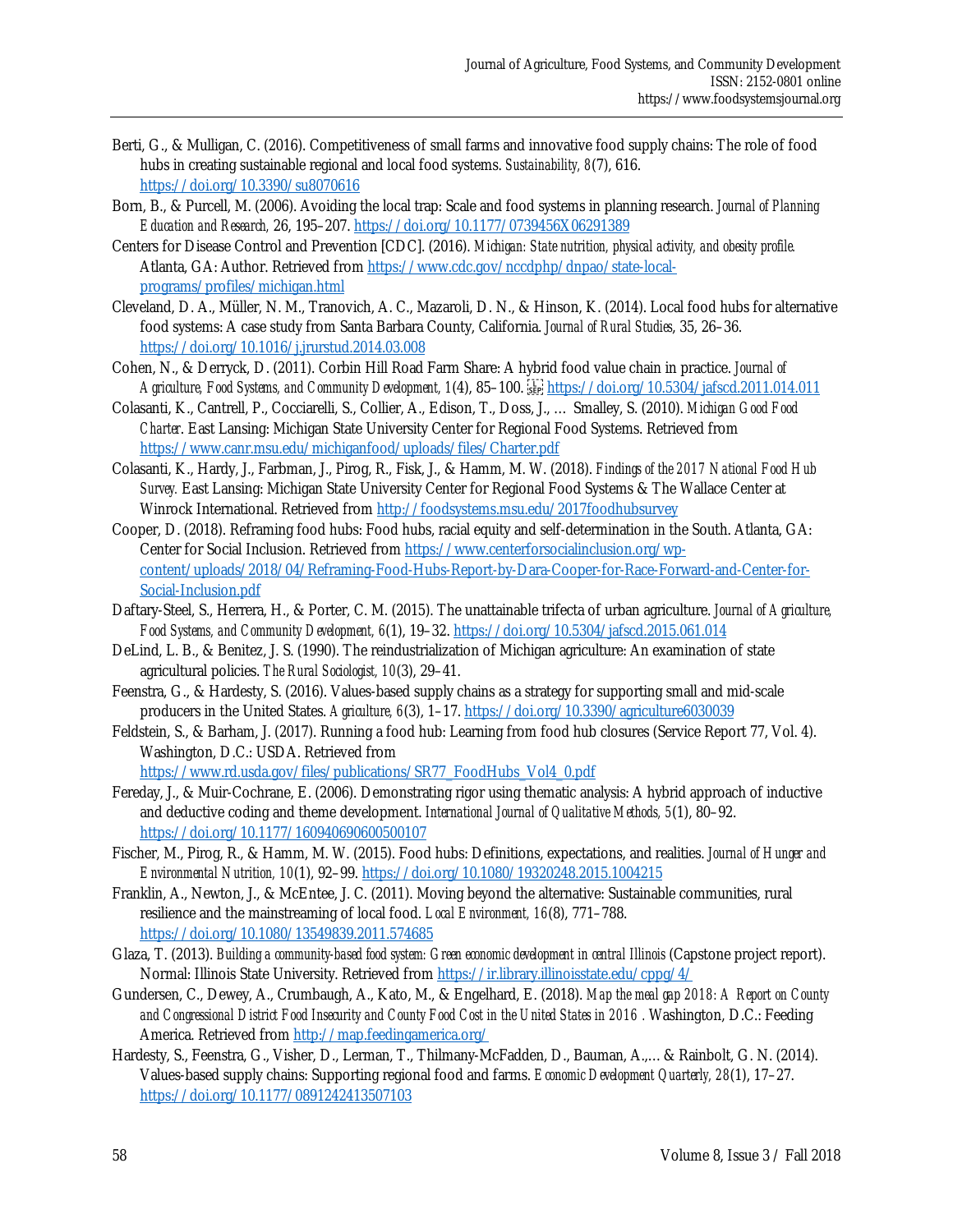- Hardy, J., Hamm, M., Pirog, R., Fisk, J., Farbman, J., & Fischer, M. (2016). *Findings of the 2015 National Food Hub Survey*. East Lansing: Michigan State University Center for Regional Food Systems & The Wallace Center at Winrock International. Retrieved from http://foodsystems.msu.edu/resources/2015-food-hub-survey
- Hea[lthy Food Access Portal. \(n.d.\). Food Hubs. Retrieved from http://healthyfoodaccess.org/retail-strategies/food](http://healthyfoodaccess.org/retail-strategies/food-hubs?destination=node/321)hubs?destination=node/321
- Hendrickson, M., Heffernan, W. D., Howard, P. H., & Heffernan, J. B. (2001). Consolidation in food retailing and dairy. *British Food Journal, 103*(10), 715–728. https://doi.org/10.1108/00070700110696742
- Hodgins, K. J., & Fraser, E. D. G. (2018). "We are a business, not a social service agency." Barriers to widening access for low-income shoppers in alternative food market spaces. *Agriculture and Human Values, 35*(1), 149-162. https://doi.org/10.1007/s10460-017-9811-y
- Horst, M., Ringstrom, E., Tyman, S., Ward, M.., Werner, V., & Born, B. (2011). Toward a more expansive understanding of food hubs. *Journal of Agriculture, Food Systems, and Community Development, 2*(1), 209–225. https://doi.org/10.5304/jafscd.2011.021.017
- Jablonkski, B. B. R., Schmit, T. M., & Kay, D. (2016). Assessing the economic impacts of food hubs on regional economies: A framework that includes opportunity cost. *Agricultural and Resource Economics Review, 45*(1), 143–172. https://doi.org/10.1017/age.2016.9
- Kirschenmann, F., Stevenson, G. W., Buttel, F., Lyson, T. A., & Duffy, M. (2008). Why worry about the agriculture of the middle? In T. A. Lyson, G. W. Stevenson, & R. Welsh (Eds.), *Food and the mid-level farm: Renewing an agriculture of the middle* (pp. 3–22). Cambridge, MA: MIT Press.
- Le Blanc, J. R., Conner, D., McRae, G., & Darby, H. (2014). Building resilience in nonprofit food hubs. *Journal of Agriculture, Food Systems, and Community Development, 4*(3), 121–135. http://dx.doi.org/10.5304/jafscd.2014.043.005
- Levkoe, C. Z., Hammelman, C., Craven, L., Dandy, G., Farbman, J., Harrison, J., & Mount, P. (2018). Building sustainable food systems through food hubs: Practitioner and academic perspectives. *Journal of Agriculture, Food Systems, and Community Development, 8*(2), 107–122*.* https://doi.org/10.5304/jafscd.2018.082.008
- Levkoe, C. Z., & Wakefield, S. (2011). The Community Food Centre: Creating space for a just, sustainable, and healthy food system. *Journal of Agriculture, Food Systems, and Community Development*, 2(1), 249–268. https://doi.org/10.5304/jafscd.2011.021.012
- Lovejoy, S. B., Buhler, D., & Hanson, S. (2010). *Michigan agricultural statistics 2010/2011.* East Lansing: Michigan Department of Agriculture and Rural Development (MDARD), Michigan State University, and USDA. Retrieved [from https://www.nass.usda.gov/Statistics\\_by\\_State/Michigan/Publications/Annual\\_Statistical\\_Bulletin/](https://www.nass.usda.gov/Statistics_by_State/Michigan/Publications/Annual_Statistical_Bulletin/stats11/agstat11.pdf) stats11/agstat11.pdf
- MacDonald, J. M., & Hoppe, R. A. (2018, March 14). Examining consolidation in U.S. agriculture. Washington, D.C.: [USDA Economic Research Service. Retrieved from https://www.ers.usda.gov/amber](https://www.ers.usda.gov/amber-waves/2018/march/examining-consolidation-in-us-agriculture/)waves/2018/march/examining-consolidation-in-us-agriculture/
- MacDonald, J. M., Hoppe, R. A., & Newton, D. (2018). *Three decades of consolidation in U.S. agriculture* [EIB No. 189]. Washington, D.C.: USDA. Retrieved from https://www.ers.usda.gov/publications/pub-details/?pubid=88056
- Michigan Department of Agriculture & Rural Development [MDARD]. (2018). Facts about Michigan agriculture. Retrieved from<http://www.michigan.gov/mdard/0,4610,7-125-1572-7775--,00.html>
- Michigan State University Center for Regional Food Systems [MSU CRFS]. (2017). Michigan Food Hub Learning and Innovation Network [Information sheet]. East Lansing: Author. Retrieved from https://www.canr.msu.edu/michigan\_food\_hub\_learning\_and\_innovation\_network/
- Pothukuchi, K., & Kaufman, J. (2000). The food system: A stranger to the planning field. *Journal of the American Planning Association, 66*(2), 113–124. https://doi.org/10.1080/01944360008976093
- Qu, S. Q., & Dumay, J. (2011). The qualitative research interview. *Qualitative Research in Accounting and Management, 8*(3), 238–264. https://doi.org/10.1108/11766091111162070
- Roberts, W. (2014). *Food for city building*: *A field guide for planners, actionists & entrepreneurs.* Toronto: Hypenotic.
- Rose, N. (2017). Community food hubs: An economic and social justice model for regional Australia? *Rural Society, 26*(3), 225–237. https://doi.org/10.1080/10371656.2017.1364482